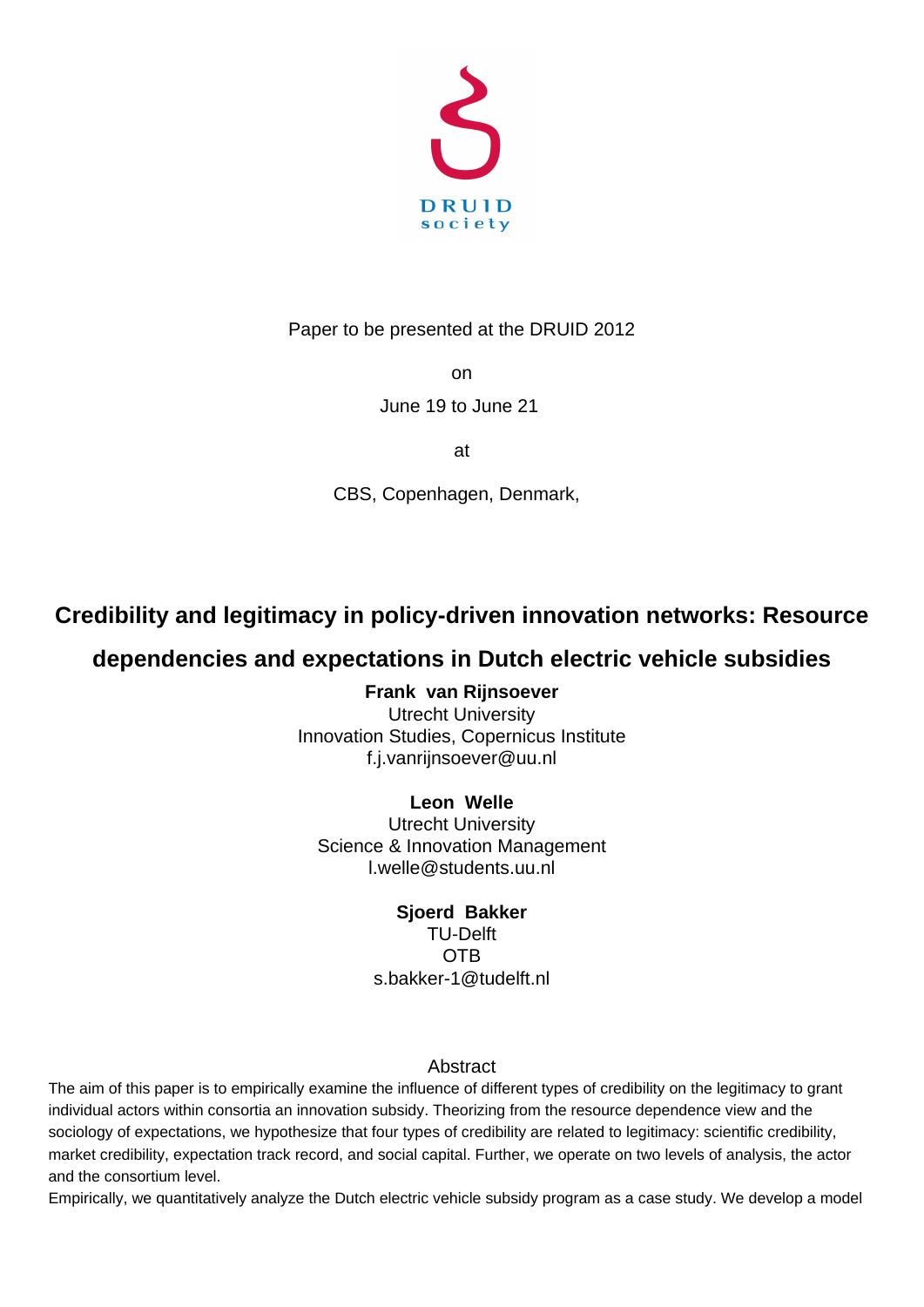that accurately forecasts which consortia are most likely to receive subsidies. We demonstrate that social capital and market credibility positively influence the likelihood of receiving innovation subsidies, while scientific credibility sources and expectation track record have a negative influence. Based on these findings we provide policy recommendations and avenues for further research.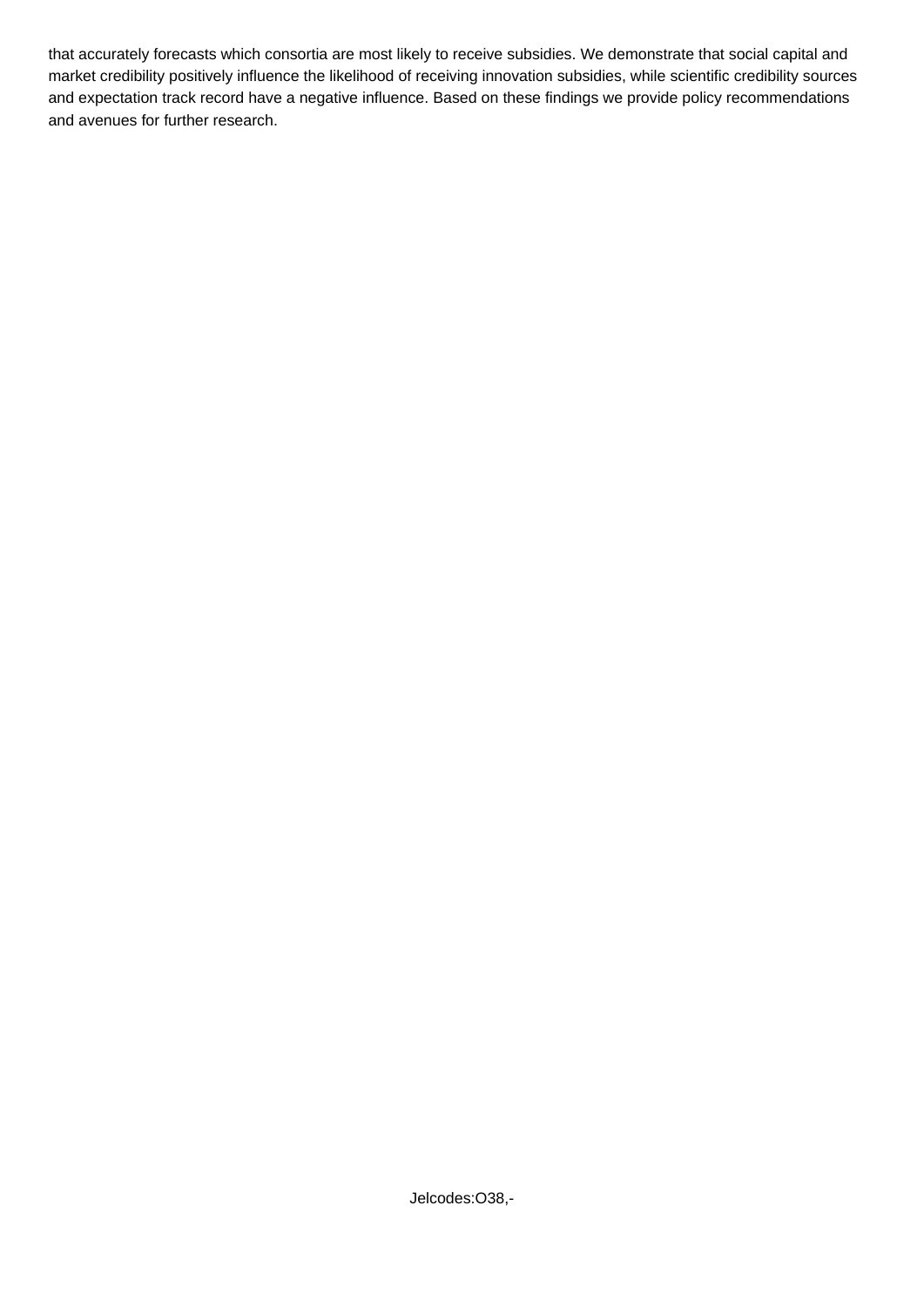# **Credibility and legitimacy in policyどdriven innovation networks: Resource dependencies and expectations in Dutch electric vehicle subsidies**

### **Abstract**

The aim of this paper is to empirically examine the influence of different types of credibility on the legitimacy to grant individual actors within consortia an innovation subsidy. Theorizing from the resource dependence view and the sociology of expectations, we hypothesize that four types of credibility are related to legitimacy: scientific credibility, market credibility, expectation track record, and social capital. Further, we operate on two levels of analysis, the actor and the consortium level.

Empirically, we quantitatively analyze the Dutch electric vehicle subsidy program as a case study. We develop a model that accurately forecasts which consortia are most likely to receive subsidies. We demonstrate that social capital and market credibility positively influence the likelihood of receiving innovation subsidies, while scientific credibility sources and expectation track record have a negative influence. Based on these findings we provide policy recommendations and avenues for further research.

**Keywords:** Electric Vehicle Technology, Expectations, Resource Dependence View, Legitimacy, Innovation Policy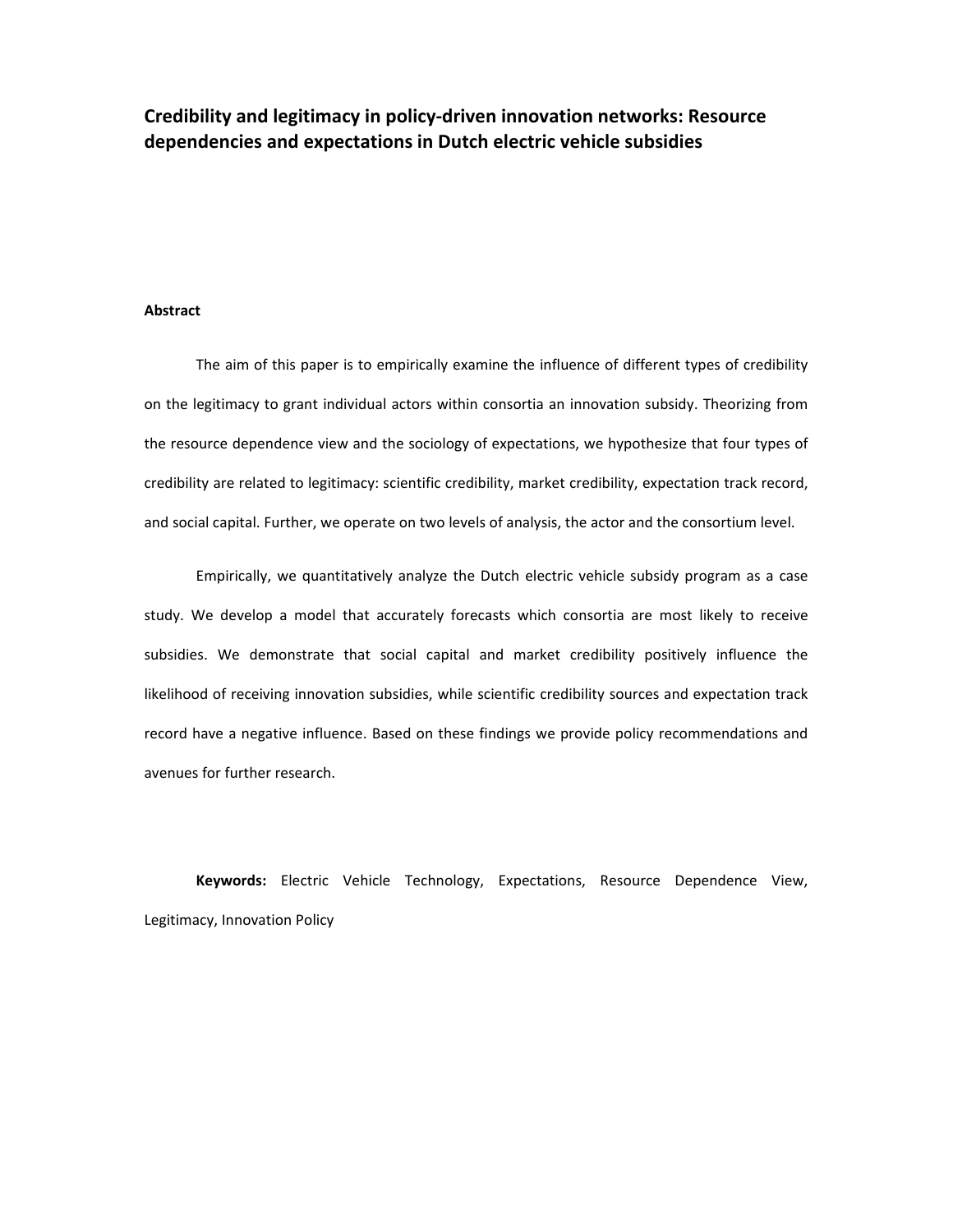#### **1. Introduction**

Over the last decades, efforts to develop a technology that can replace the internal combustion engine vehicle have increased (Frenken, Hekkert et al. 2004). From 2006 and onwards the (battery) electric vehicle is seen as the most prominent candidate to do so (Bakker 2010). Following these high expectations, the Dutch government introduced innovation policy to support the development of electric vehicle technology (EVT) and the necessary charging infrastructure. Between 2009 and 2011 65 million Euros has been invested by the government to support a number of test and demonstration projects for electric vehicles. It was anticipated that this investment would result in complementary investments by other parties, totaling to about 500 million euro (Ministry of Economic Affairs 2009). With these investments, the government aims for the Netherlands to become an international test site for electric vehicles. Further, the Dutch government aims at the deployment of 1 million electric vehicles by 2025 (Ministry of Economic Affairs 2009). Though promising, following ideas about (technological) innovation systems (Edquist 1997; Hekkert, Suurs et al. 2007), electric mobility can only become successful when firms, societal organizations, knowledge institutes, local authorities, and the national government collaborate in developing this new technology (Ministry of Economic Affairs 2009). Therefore the most important goal of the innovation policy was to promote collaboration between stakeholders through the creation of innovation networks.

A prominent approach to explain collaborations between actors is the resource dependence view (Pfeffer and Salancik 2003; Hillman, Withers et al. 2009). This perspective argues that actors try to control their environment in order to gain access to crucial resources. One of these crucial resources is legitimacy (Hannan and Freeman 1989; Pfeffer and Salancik 2003; Rao, Chandy et al. 2008), which can be defined as a social judgment of acceptance, appropriateness, and desirability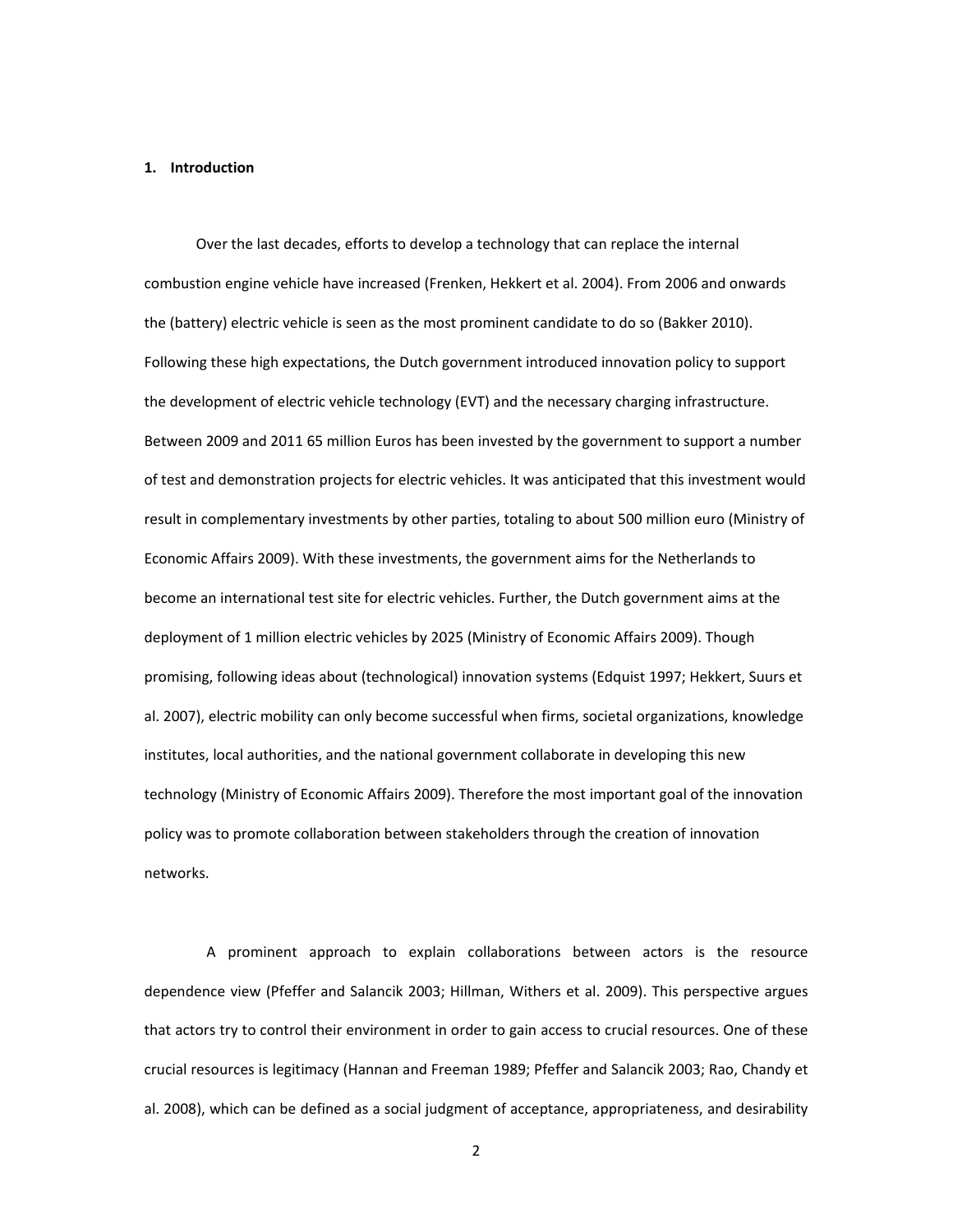(Scott 1995). Legitimacy is a prerequisite for organizations to gain access to certain resources needed to fulfill organizational aspirations (Cyert and March 1963).

Additionally, several studies pointed out the significance of expectations in guiding interests and investments in innovation (Berkhout 2006; Borup, Brown et al. 2006; Van Lente and Bakker 2010; Alkemade and Suurs in press). A technological expectation can be defined as a 'real-time representation of future technological situations and capabilities' (Borup, Brown et al. 2006, p286). Actors can use positive expectations about an emerging technology to substitute uncertainties around this technology (Brown and Michael 2003). From a resource dependence perspective this means that voicing credible positive expectations about an emerging technology can contribute to legitimizing the allocation of resources for further development of the technology. This legitimacy partly depends on the credibility of the voiced expectations (Berkhout 2006) and characteristics of the actor that voices these expectations (Deeds, Mang et al. 2004; Rao, Chandy et al. 2008). Voicing credible expectations can thus be seen as a strategic action to gain access to crucial resources.

The granting of government subsidies that aim to further develop a technology through the building of innovation networks are a specific opportunity for innovators where legitimacy is required to gain access to available resources. Although these subsidy programs make financial resources available to the technological community, such resources are often scarce. Therefore individual members of the technological community usually need to further show their credibility in order to legitimize them getting a share of this resource.

The aim of this paper is to empirically examine the influence of different types of credibility on the legitimacy to grant individual actors within consortia an innovation subsidy. We hypothesize that four types of credibility are related to legitimacy: scientific credibility, market credibility, expectation track record, and social capital. Further, we operate on two levels of analysis, the actor and the consortium level.

Theoretically, we combine the resource dependence view (RDV) with the sociology of expectations. Within the RDV, many scholars have researched the formation of inter-organizational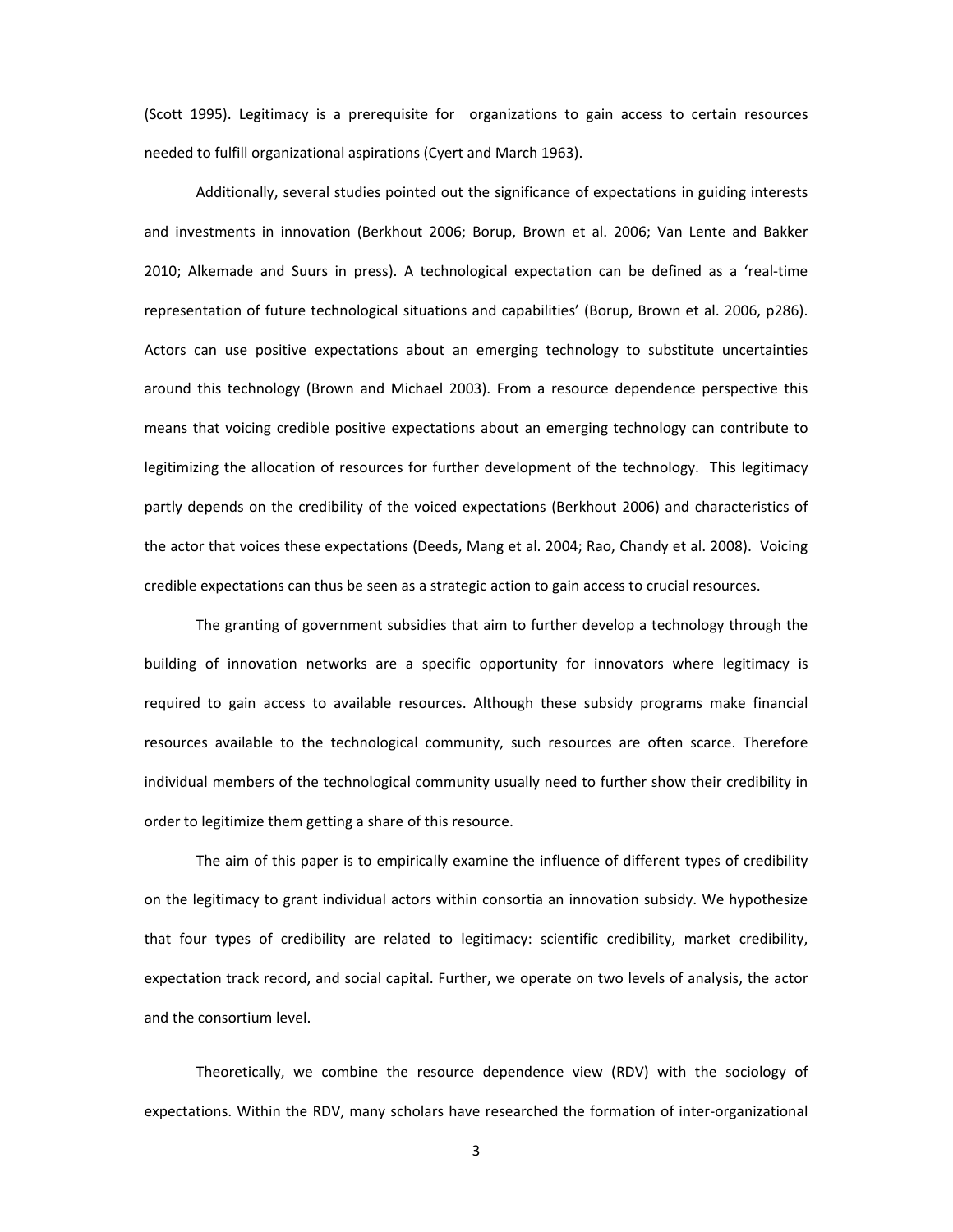relationships or innovation networks between firms (see Hillman, Withers et al. 2009 for an overview) and to a lesser extent between science and industry (Van Rijnsoever, Hessels et al. 2008). However, little empirical attention has been paid to intangible resources, such as the sources of legitimacy. Deeds et al. (2004) and Rao et al. (2008) form notable exceptions, but their studies are limited to firms only, while we study consortia that consist of firms and knowledge institutes such as universities. Further, much of the empirical research concerning the role of expectations and their credibility in innovation dynamics relates to effects on entire scientific and technological communities (van Lente and Rip 1998; Bakker, Van Lente et al. 2011). However, there are no studies that specifically focus on the benefits of articulating expectations for individual actors when funds are actually distributed. The question whether or not expressing expectations by individual actors (or project networks) leads to direct individual benefits is highly relevant to the analysis of the role of expectations in processes of innovation. The popular assumption that technology developers, willingly or not, create a hype by voicing high expectations, builds partly on the idea that those actors are actually rewarded directly for raising highly positive expectations (Rip 2006). When actors in a later stage are only rewarded indirectly, through rewards for their technological community in general, they are less likely keen on hyping the emerging technology.

Empirically, we quantitatively analyze the Dutch electric vehicle subsidy program as a case study. We develop a model that accurately forecasts which consortia are most likely to receive subsidies. We demonstrate that social capital and market credibility positively influence the likelihood of receiving innovation subsidies, while scientific credibility sources and expectation track record have a *negative* influence.

The outcomes of this research are particularly interesting for industrial organizations and knowledge institutes that attempt to gain access to these types of resources. The results provide insights in what strategic actions are to be taken in order to increase legitimacy for both knowledge institutes and industrial organizations. The results are also of interest to policy makers. Recently the,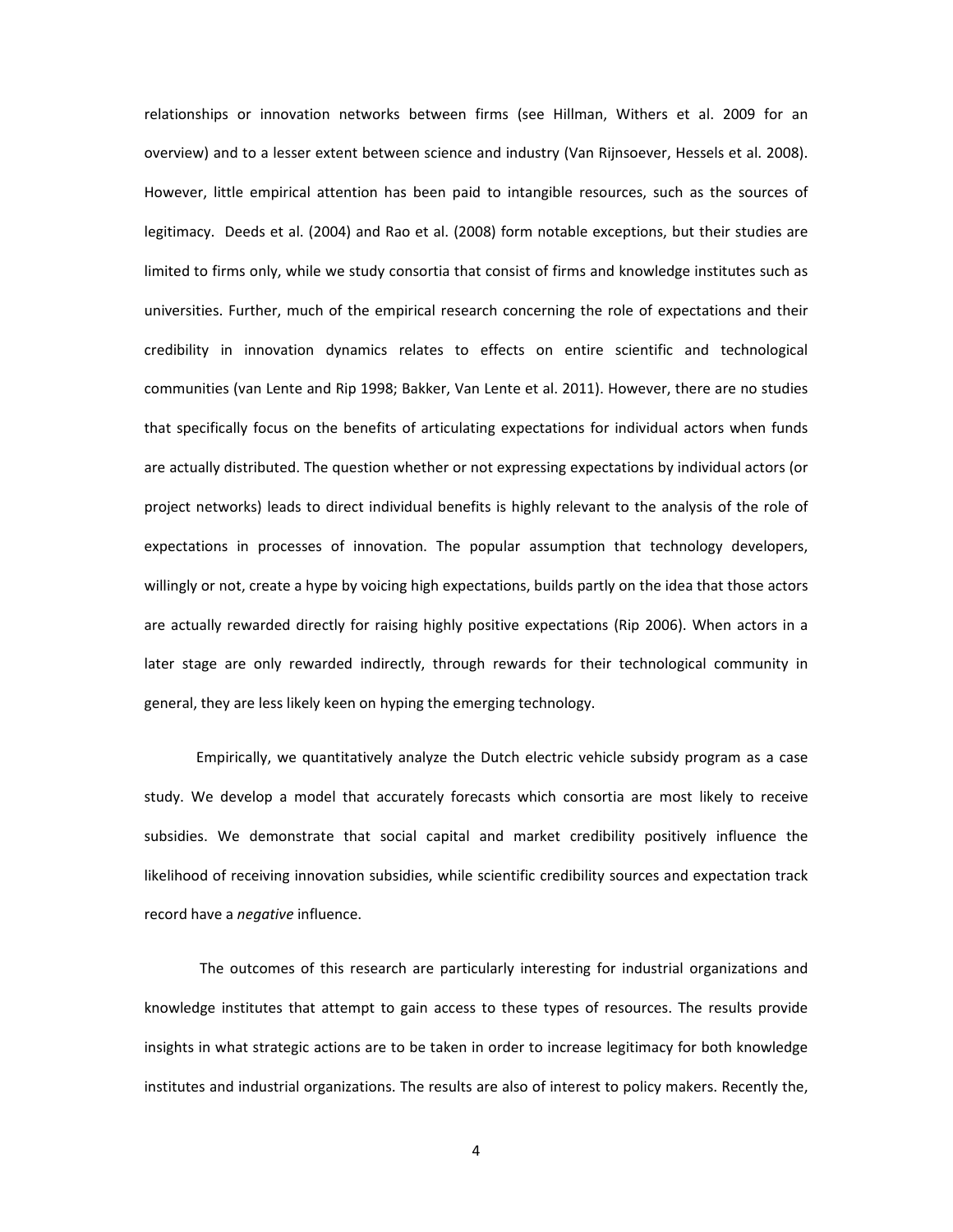Dutch court of audit (2011) published a report in which the effectiveness and efficiency of the Dutch innovation policy was analyzed. Their research concludes that, while the amount of innovation subsidy doubled from €1.8 billion to €3.7 billion between 2003 and 2011, the effectiveness and efficiency of Dutch innovation policy cannot be determined. Policy makers may use the results of this study to improve the method in which subsidies are distributed among projects in order to increase effectiveness.

In the next section we present our theoretical framework, in which we formulate our hypotheses. Next we discuss our research methods after which our empirical results follow. Finally, we draw conclusions and discuss the implications of this research.

## **2. Theoretical Framework**

#### **2.1.A** resource dependence view on university-industry collaborations

Following Van Rijnsoever et al. (2008) the collaboration between science and industry can be approached from a resource based view (see Penrose 1959; Barney 1991). This perspective argues that a firm can be seen as a bundle of sticky and difficult-to-imitate resources and capabilities (Lewin, Weigelt et al. 2004). The resource based view claims that the various resources possessed by firms can be translated into a sustainable competitive advantage (Barney 1991). These resources can both be tangible, such as human resources, equipment, buildings, and financial capital, as well as intangible, such as brand equity, in-house knowledge credibility or legitimacy (Barney 1991; Lewin, Weigelt et al. 2004).

The Resource Dependence View (RDV: Pfeffer and Salancik 2003) can be seen as an extension of the resource based view. It places more emphasis on the relationship between the organization and its environment (Lewin, Weigelt et al. 2004). According to the RDV organizations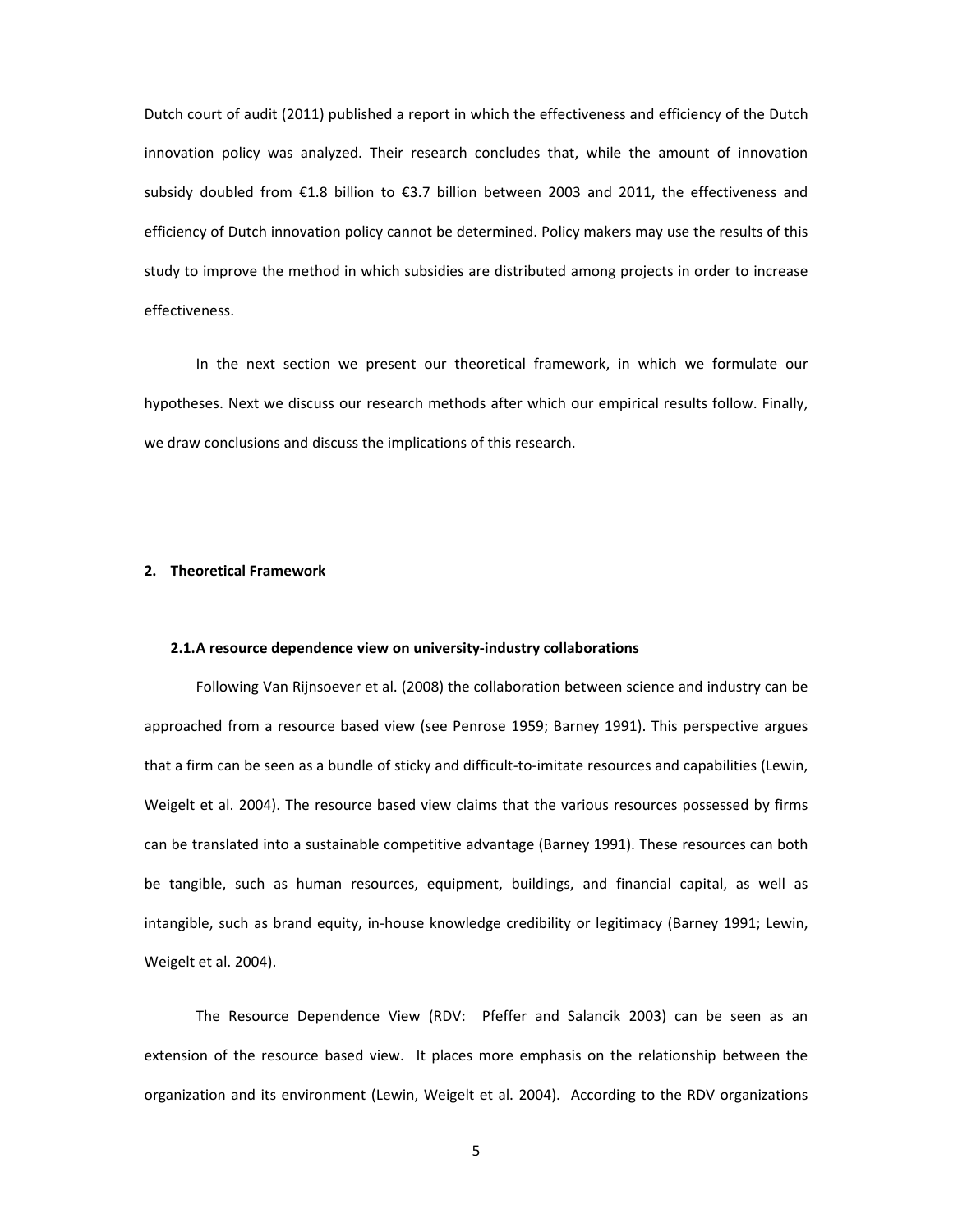are constrained and affected by their environment. Firms cannot generate all the necessary resources internally and therefore have to rely on resources from their external environment. Organizations behave strategically to control external critical resources (Pfeffer and Salancik 2003; Hillman, Withers et al. 2009).

The resource dependence view explains several motives for both firms and universities to engage in university-industry collaborations. Firms gain access to highly trained students, high quality knowledge, university facilities, and faculty as well as the firms' enhanced image when collaborating with a prominent academic institution (Fombrun 1996; Santoro and Chakrabarti 2002). Universities primarily engage in industry collaborations for additional research funds, exposure of students and staff to practical problems, job opportunities for graduates, and access to specific technological areas (Harman 2001; Nieminen and Kaukonen 2001). Further, individual scientists can benefit from collaboration in terms of reputation, career, publications or other forms of productivity (Siegel, Waldman et al. 2003; Kuhlmann 2004; Lee and Bozeman 2005; Van Rijnsoever, Hessels et al. 2008).

However, it can be argued that the expected resource benefits of collaboration do not outweigh the required investments; otherwise there would be no need for policies that stimulate university-industry collaboration. University researchers have different aspirations than firms. Studies have shown that scientists strive for scientific recognition, which is more difficult to gain when collaborating with industry (Carayol 2003; Van Rijnsoever, Hessels et al. 2008). Further, firms need to bridge cognitive and cultural barriers in order to apply scientific knowledge (Siegel, Waldman et al. 2003), which is often problematic. Next to the time and effort required to maintain network ties (Burt 1999), these are barriers that hamper the formation of science-industry networks. Innovation policy can help to overcome these barriers.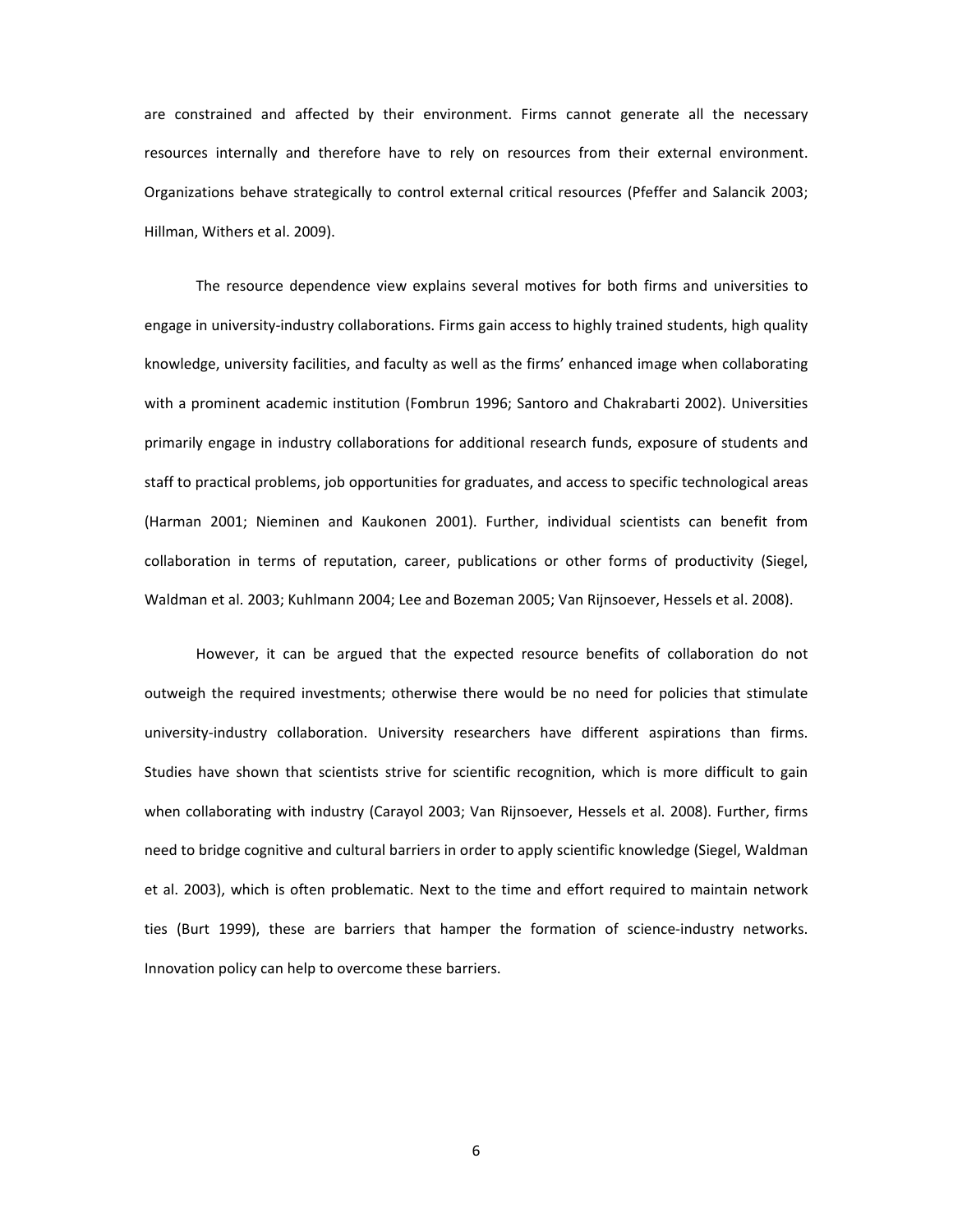#### **2.2. The strategy of voicing credible expectations**

The central claim of the sociology of expectations is that positive expectations of an emerging technology can help to stimulate, steer, and coordinate the innovation process (Van Lente 1993; Borup, Brown et al. 2006; Bakker 2010). According to Borup et al. (2006, p285), expectations can be seen as fundamentally 'generative', providing structure and legitimacy, guiding various activities, attract interest, and fostering private and public investments. Expectations are most powerful when they are part of a collective repertoire of ideas and statements. In those cases, these expectations cannot be ignored even by those actors that do not share exactly the same ideas; such expectations are then simply part of social reality. This grants certain legitimacy to the technology they are expressed about, which can lead to both public and private funding. Assessment of the credibility of expectations and of the actors that express them are made continuously (Bakker, Van Lente et al. 2011). This greatly influences the legitimacy of the emerging technology. Trying to impose legitimacy upon a new technology by expressing expectations can be viewed as a strategic action to gain control on organizational environment. Credibility of the actor expressing the expectations is an important resource required for this strategy to function.

#### **2.3. Innovation policy and legitimacy**

Over the past decades, innovation policy developed with the objective to encourage and facilitate the generation, application, and diffusion of new ideas (Nooteboom and Stam 2008). A rationale for government involvement in technological advance and innovation are network failures in the innovation system (Carlsson and Jacobsson 1997; Chaminade and Edquist 2010). Network failures in the innovation system occur when organizations interact poorly with their environment resulting in a lack of collective vision, technological expectations, and coordination of investments. To reduce network failure, Carlsson and Jacobsson argue that actors should be tied together by means of reciprocal flows of information and knowledge in order to achieve a good connectivity.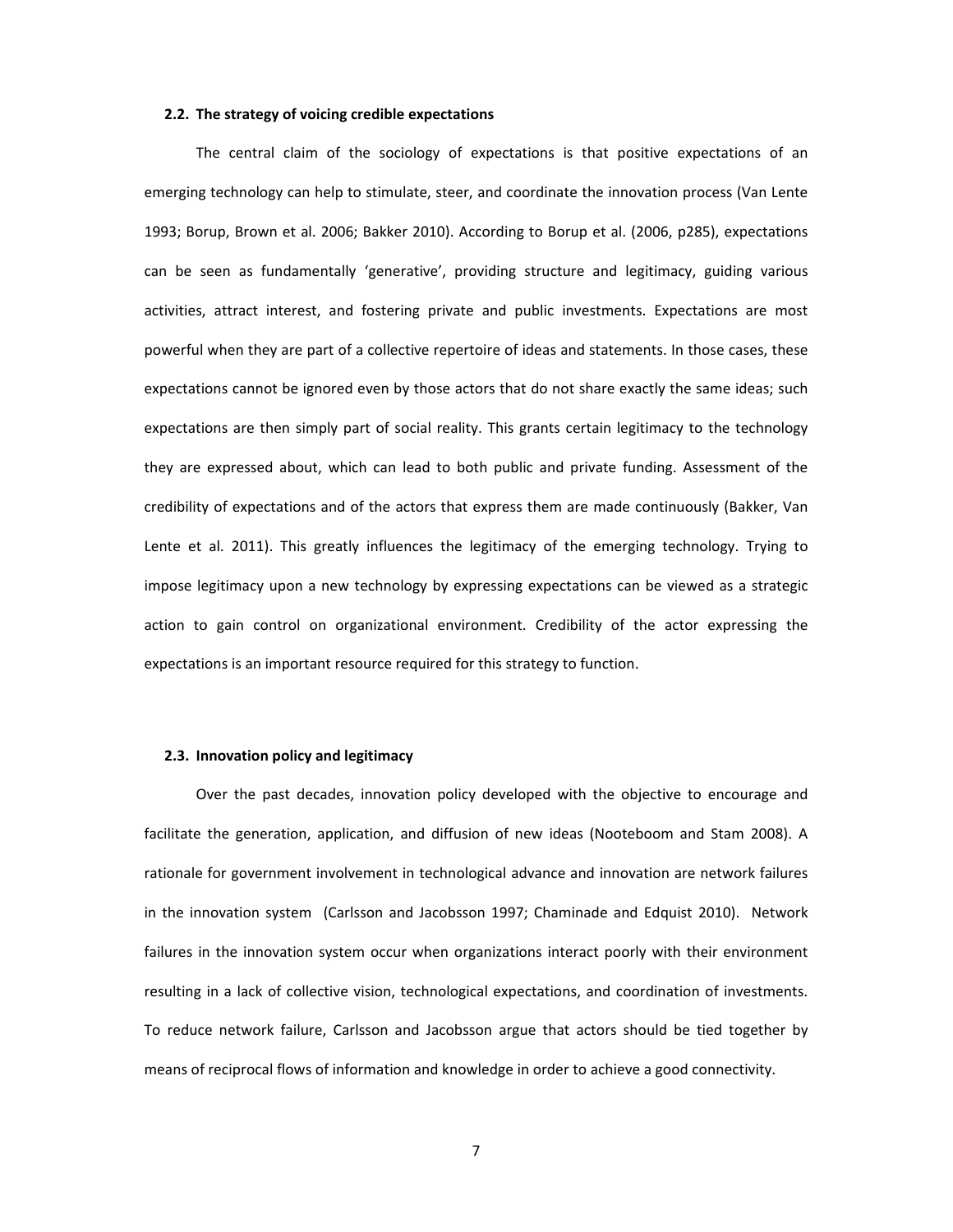One instrument to reduce network failure is subsidizing collaborative innovation projects (Ministry of Economic Affairs 2009). With this instrument innovation subsidies are dedicated to collaborative R&D projects around an emerging technology. This distribution of funds can be seen as a two-stage process. First, partly based on voiced expectations (Borup, Brown et al. 2006), the choice for a technology is made. Second, after the subsidy program has been established, consortia consisting of organizations and knowledge institutes, can obtain subsidies by sending in project proposals. From the RDV it is clear that these subsidies are a valuable resource for firms and knowledge institutes alike, while for start-up ventures in a new technological domain these subsidies are even crucial for survival. Next to this, the subsidized innovation networks can turn out as an important source for organizations to acquire other resources (Adler and Kwon 2002).

Funds are often scarce and only a limited number of projects can receive funding. Those who decide which projects are rewarded need to legitimize their decision. Seeking this legitimacy is important since the subsidies are funded with public (e.g. tax-payers) money. In a society where science and innovation become increasingly more accountable to the general public (Gibbons, Limoges et al. 1994; Hessels and van Lente 2008), making legitimate decisions about funds becomes increasingly important (Van Merkerk and Robinson 2006). Therefore actors that decide about the distribution of public funds need to act as 'legitimacy maximizing' agents.

### **2.4. Research model**

We try to explain the legitimacy of allocating funds to actors participating in research consortia. Our research model is presented in figure 1 and explained below.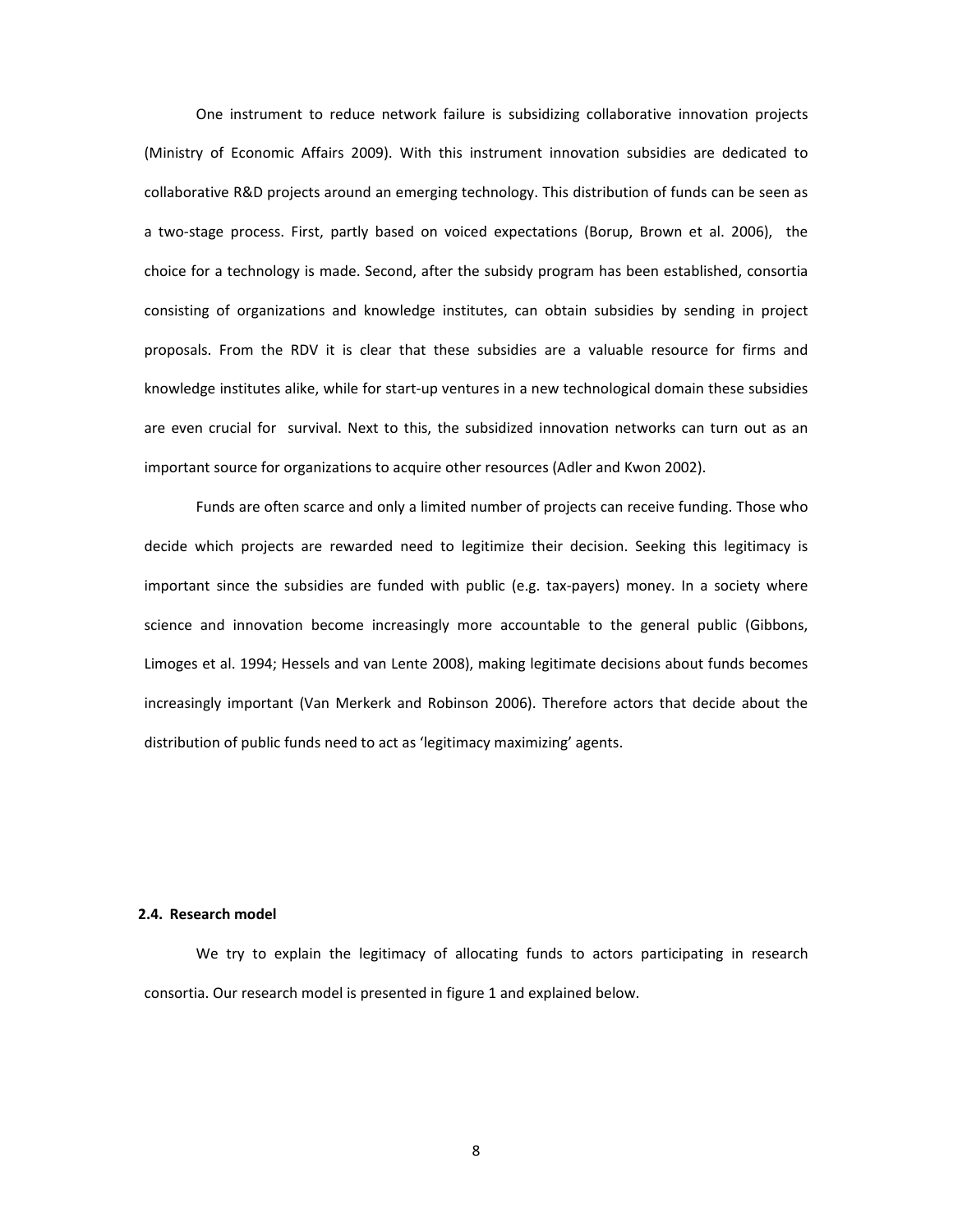

Figure 1: Conceptual model

# **2.4.1. Legitimacy**

Legitimacy can be a property of many things such as organizational forms (DiMaggio and Powell 1983; Hannan and Freeman 1989), industries (Deeds, Mang et al. 2004), technologies (Berkhout 2006) or policy (Nooteboom and Stam 2008). In this paper we refer to the legitimacy of a policy decision to grant a subsidy to an actor or consortium. In case we refer to another form of legitimacy this shall be mentioned explicitly. Legitimacy is the main dependent variable in our research, and being an intangible resource, it is assumed to be a latent construct. This means that it is not observed directly, but rather its value is inferred from the policy decisions taken.

### **2.4.2. Credibility**

We refer to the independent variables as types of credibility. Credibility is a broad concept with many dimensions that has been studied in many scientific fields and. It is especially important when communicating messages (Rieh and Danielson 2007), which is also the domain we are interested in. We are concerned with actor credibility as a source of legitimacy to reward project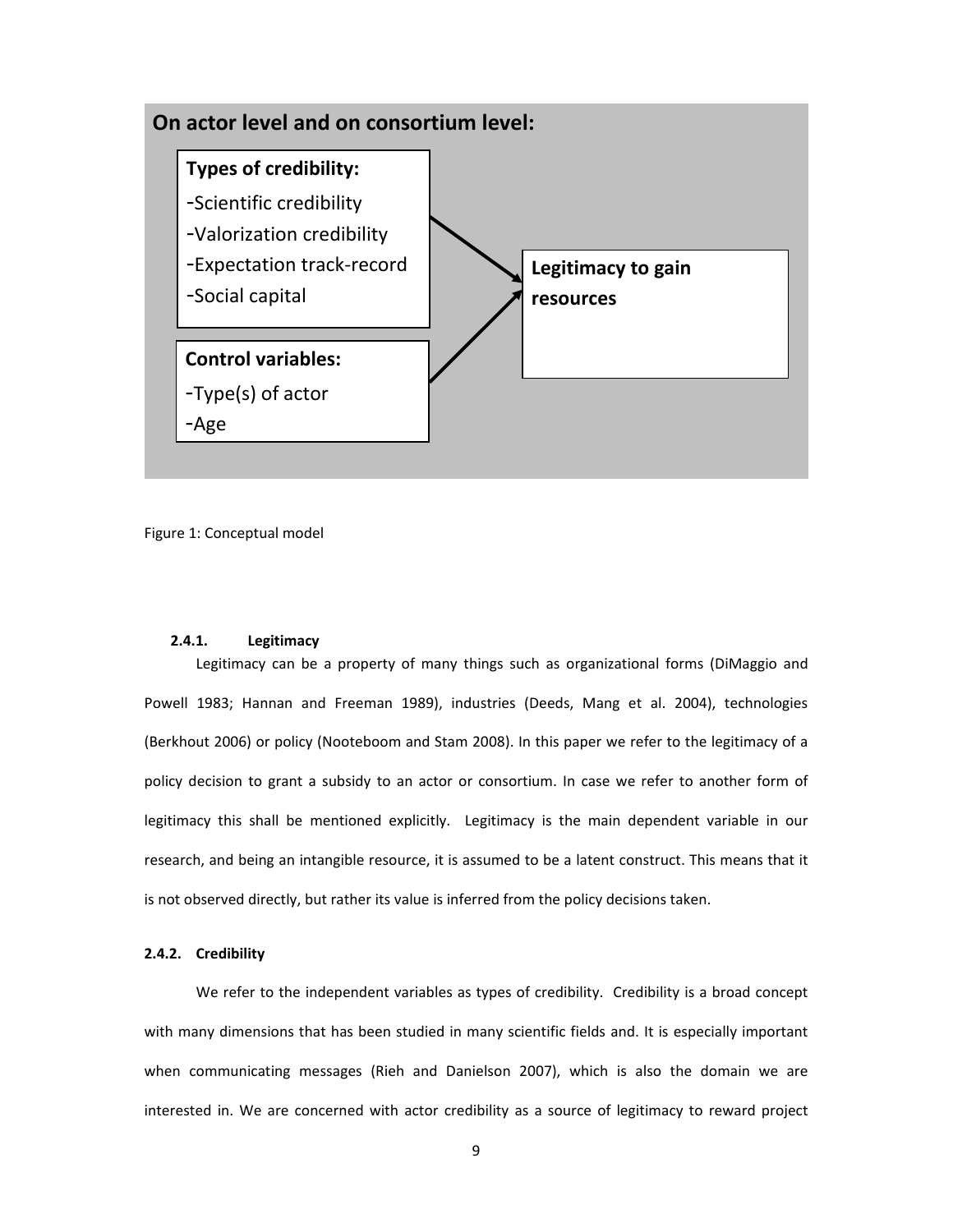proposals for innovation subsidies, therefore we specifically study source credibility. This form of credibility has also been extensively studied and debated in earlier studies (see Hovland and Weiss 1951; Sternthal, Ruby et al. 1978; Pornpitakpan 2004). However, authors rarely explicitly define the concept. Rather they refer to elements of it. Common elements of source credibility used are trustworthiness, expertise and reliability. For this study we therefore define source credibility as the trustworthiness, expertise and reliability of an actor.

The legitimacy of a subsidy decision partly depends on the credibility of the actors that submitted the proposal. Credibility depends on characteristics of the actor in relation to the goals of the subsidy program. For example, if the goal of the program is to develop scientific knowledge, then an actor might have an increased credibility with a strong scientific track record. This type of credibility contributes to the legitimacy for granting the subsidy.

#### **2.4.3. Actor and consortium level**

Rao et el (2008) claim legitimacy has both external and internal sources<sup>1</sup>. Internal sources are the types of credibility the actors controls within the organization. External sources are the types of credibility in the organizational environment on which the actor relies. The RDV states that if the actor does not control a critical resource internally, it needs to rely on others in its environment, such as member of a project consortium. Internal credibility is thus found at the actor level, external credibility is located at the consortium level. Many innovation subsidy programs anticipate this by explicitly calling for applications by consortia rather than individual actors. This is also the case for the subsidy program that we are currently investigating. Decisions to grant subsidies are not made for specific actors, but rather for the consortia of which these actors are a part. Therefore we expect that the influence of credibility at the consortium level is stronger than the influence of credibility at the actor level. This results in our first hypothesis:

 $^1$  Roa et al. (2008) define these sources in terms of legitimacy. To avoid confusion with our dependent variable we refer to these sources as credibility. To our opinion the term credibility also better fits the relationship studied here.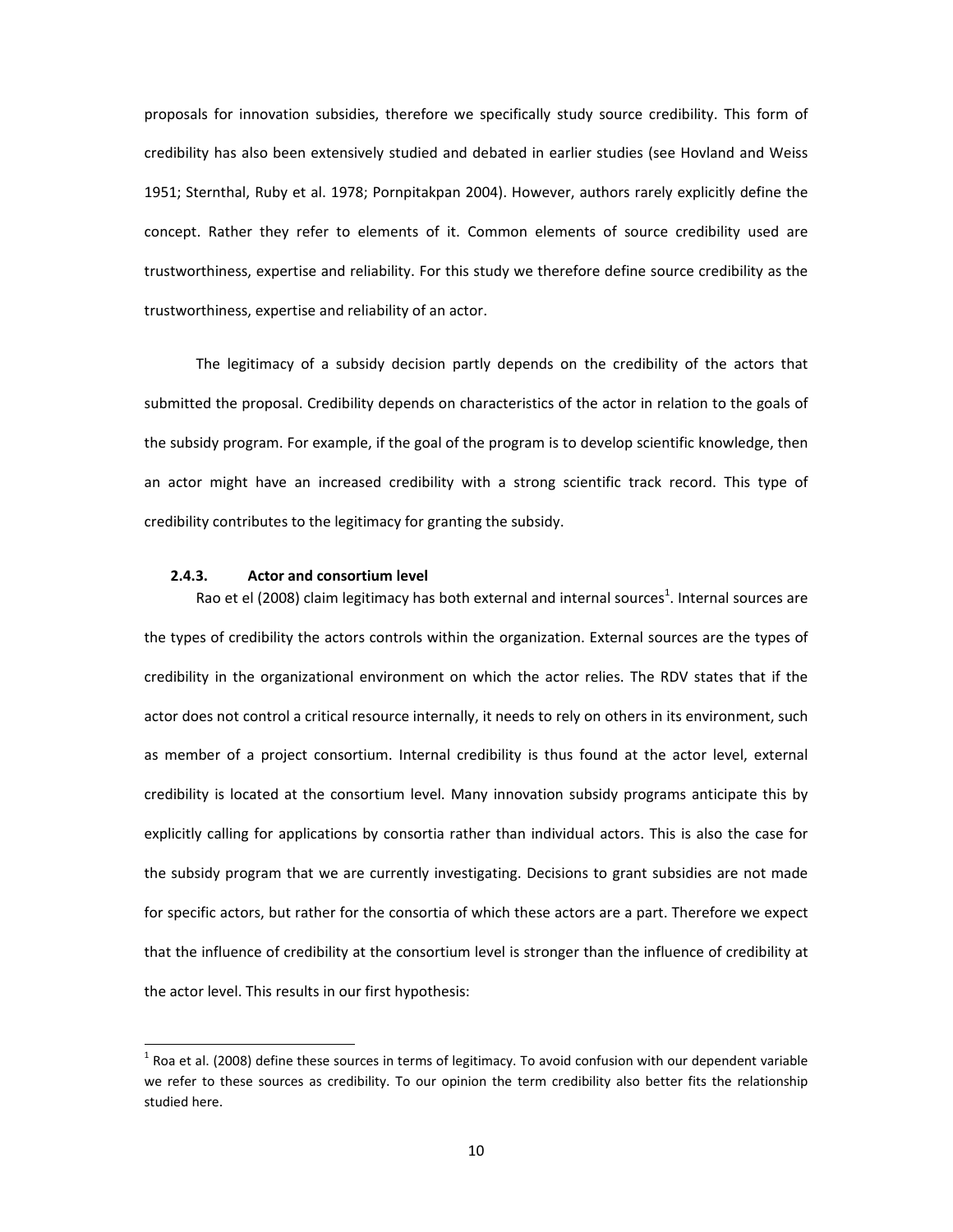*Hypothesis 1: Credibility at the consortium level has a stronger influence on legitimacy for obtaining innovation subsidies than credibility at the actor level.* 

#### **2.4.4. Scientific credibility**

Scientific credibility is the scientific trustworthiness, expertise and reliability of the actor or consortium in the domain of the emerging technology. It mainly originates from past publication records (Baruch and Hall 2004; Bozeman and Corley 2004; Lee and Bozeman 2005). Scientific credibility demonstrates that applicants are able to work with the latest scientific ideas in the field (Rao, Chandy et al. 2008), and thus can contribute to developing cutting-edge technology. Scientific credibility is strongest for knowledge-institutes and is a resource that makes this type of actor an attractive consortium partner.

*Hypothesis 2: Scientific credibility is positively related to legitimacy for obtaining innovation subsidies.*

# **2.4.5. Market credibility**

Practical application of knowledge is a specific goal of innovation policy. This means that out of scientific knowledge, ideas, concepts, products, processes or other applications need to emerge. Market credibility is the commercial trustworthiness, expertise and reliability of the actor or consortium. Partners and consortia that are familiar with the targeted market and its technology can be expected to be assessed as more credible than those that are not. In the case of an emerging technology past performance on the market is often limited since the technology is new and therefore the market is immature. Such immature markets can draw two types of commercial actors (see Hannan and Freeman 1989). First, there are specialist firms that are almost solely dedicated to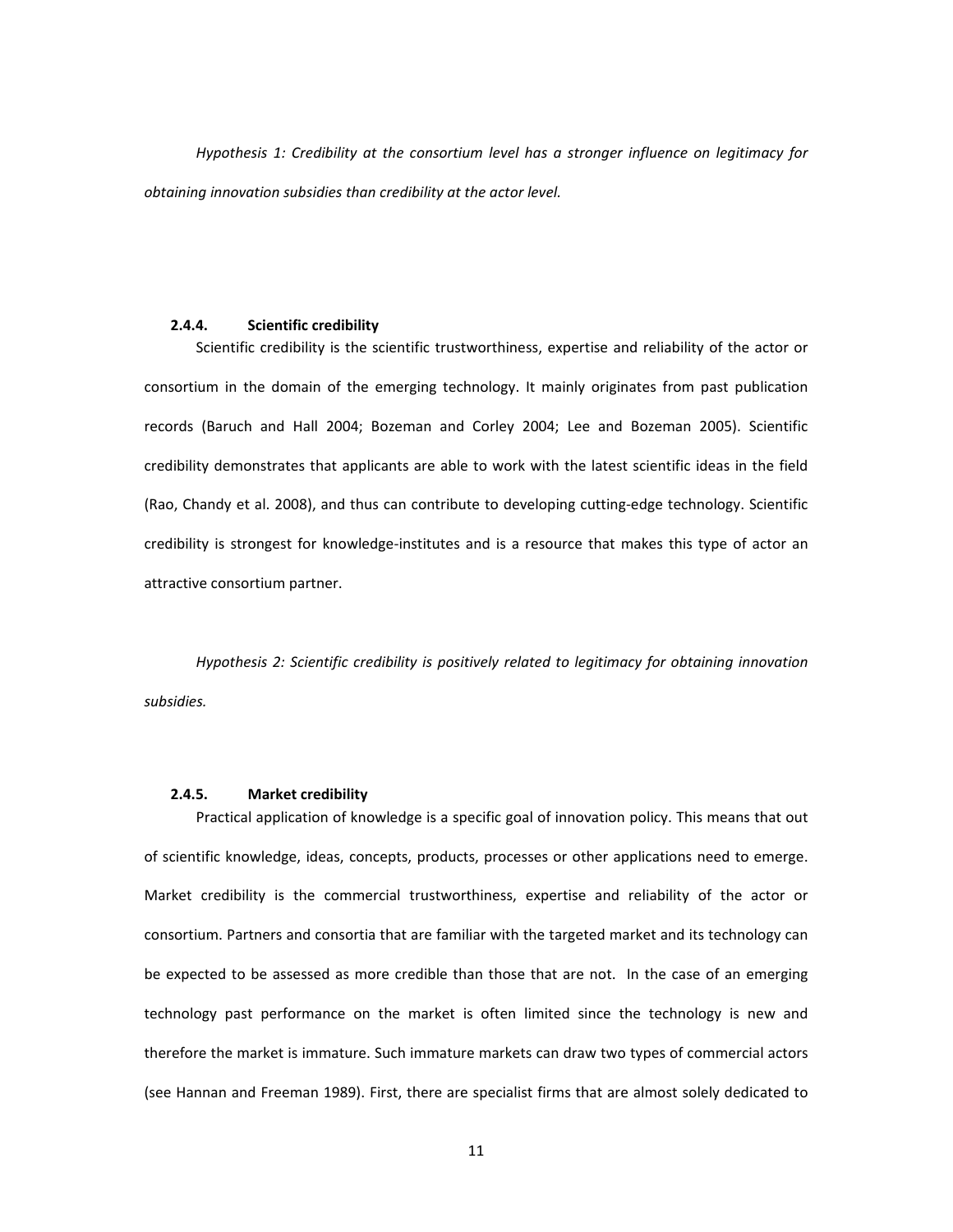the market of the emerging technology. These firms are often new start-ups and therefore relevantly small. They depend for their survival on innovation subsidies. Second, there are generalist firms already active in a number of other markets, but who are looking for new commercial opportunities. These generalists are often older and larger enterprises. According to Hannan and Freeman (1989), specialists are usually the first to enter new markets and are in the beginning able to outcompete generalists. Further, since their survival depends on market succes, these entrepreneurs are more motivated to take risks to innovate successfully (Van Rijnsoever, Meeus et al. Forthcoming). For these reasons we expect that actors that are specialized in the emerging technology are more likely to receive subsidies than those that are not.

*Hypothesis 3: Market credibility is positively related to legitimacy for obtaining innovation subsidies.*

## **2.4.6. Expectation track record**

As mentioned above, openly voicing positive expectations creates legitimacy for the emerging technology, which can result in government investments such as subsidy programs. The expectation track record of an actor is its past history of openly voicing expectations about the technology. These openly voiced expectations can also contribute to the legitimacy of being granted a subsidy. First, by voicing expectations the actor can steer the direction of technological development and policies (Borup, Brown et al. 2006; Hekkert, Suurs et al. 2007). For example, expectations can influence which types of technology are subsidized and which not. By voicing expectations, actors can steer funds to their own area of expertise. Second, openly voicing expectations contributes to building a reputation. This reputation can cause the actor to be perceived as an expert in the technological domain, and as an enabler who is important in the field.

*Hypothesis 4: Expectation track record is positively related to legitimacy for obtaining innovation subsidies.*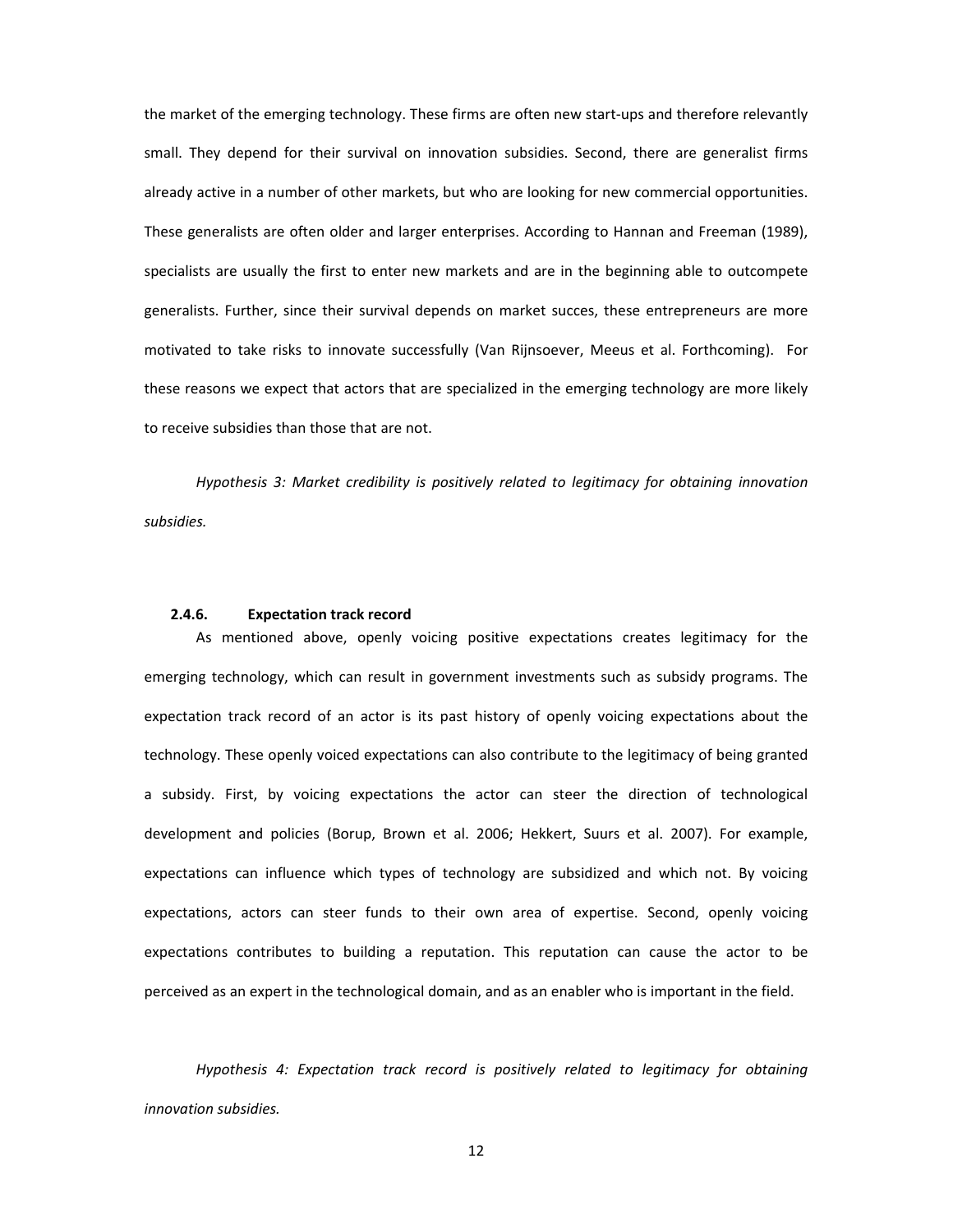#### **2.4.7. Social capital**

Social capital can be defined as 'the goodwill that is engendered by the fabric of social relations that can be mobilized to facilitate action (Adler and Kwon 2002, p17)'. Social capital is extremely important when controlling the organizational environment (Pfeffer and Salancik 2003). Actors can gain direct or indirect access to crucial resources using their network ties (Davidsson and Honig 2003). This means that they can use these ties to gain access to the types of credibility required to gain subsidies. By visibly tying to a strategic partner, some these intangible resources can reflect on the actor. By forming project consortia involved partners can share credibility and compensate for each other's shortcomings, thereby increasing the chances to obtain subsidies. Social capital represents the social structure through which this sharing of credibility takes place. Social capital can be found on the actor level, but the consortium itself also represents social capital. Based on social network analysis (Wasserman and Faust 1994) we distinguish two types of social capital, the number of network partners and the position of the actor in a network. Both are expected to positively influence legitimacy.

*Hypothesis 5: Social capital is positively related to legitimacy for obtaining innovation subsidies.*

## **2.4.8. Control variables**

Next to the types of credibility we take some other variables that might influence legitimacy into account. First, we control for the type of organization, this can be Small or Medium-sized Enterprise (SME), Large Enterprise (LE), or Knowledge Institute (KI). SME's are usually credited with being more innovative, while LE's have more resources and experience (Chandy and Tellis 2000). KI's are assumed to bring in the required scientific knowledge for innovation. The specific program we study, required the presence of at least one SME and one KI in a consortium.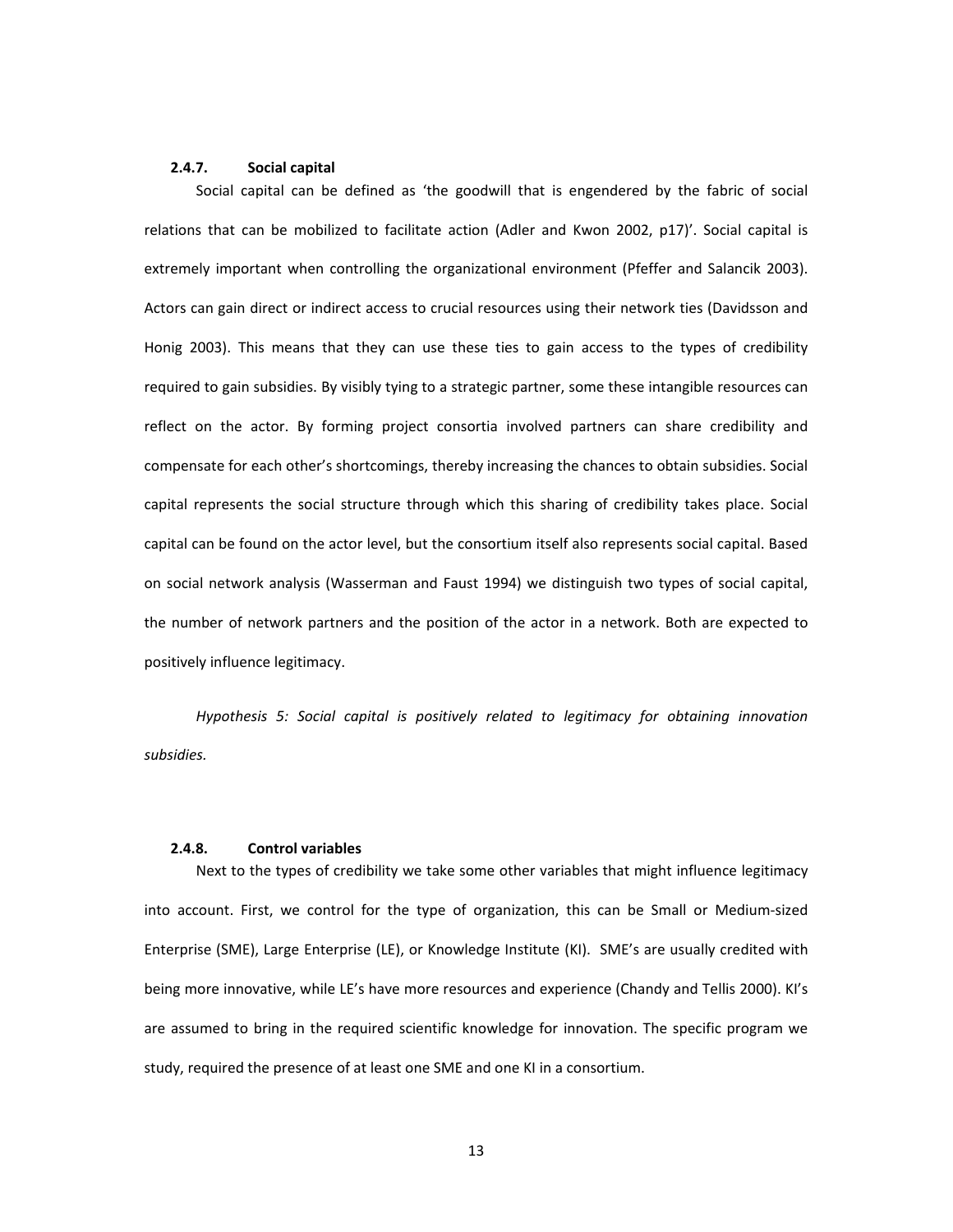Second, we control for the age of the organization. The effects of age on innovation are ambiguous and mixed (Chandy and Tellis 2000). A popular thought, voiced by a large number of authors is that older firms are less prone to develop innovations than younger firms (Nelson and Winter 1982; Henderson and Clark 1990; Henderson 1993). A common argument is that older firms suffer from inertial forces (Hannan and Freeman 1984). On the other hand, older firms usually have the resources to develop new innovations. Chandy and Tellis (2000) demonstrated that organizational age does not influence the likelihood of introducing radical new innovations. An advantage of older firms is that they have an observable historical track when developing innovations and the experience to do so. If these firms were successful, then past innovation success breeds future success (Rao, Chandy et al. 2008; Van Rijnsoever, Meeus et al. Forthcoming). Further, older firms often have vested interests in the incumbent technology. Not involving some of these older firms might result in a lack of market power to replace the incumbent technology or even in counter strategies (Howells 2002). Decision makers thus have to balance the inertia argument against experiential and counter-strategy arguments when granting subsidies.

## **3. Research methods**

#### **3.1.Empirical case and data collection**

Our empirical study is based on government data about subsidy grants to proposed projects. The primary data stems from the HTAS-EVT program (www.htas.nl) and was made available by NL Agency, which is the executive innovation office of Dutch Ministry of Economic Affairs, Agriculture & Innovation. The goal of the program was to stimulate innovation networks that develop innovations in the field of Electric Vehicle Technology (EVT). Consortia consisted of at least two organizations, of which one is an SME, and the other is a KI or another firm (either LE or SME). Consortia could apply for a subsidy between 1 and 5 million euros, but also had to dedicate own resources to the project. Criteria for granting were (1) technological newness, (2) the quality of the consortium, (3) sustainable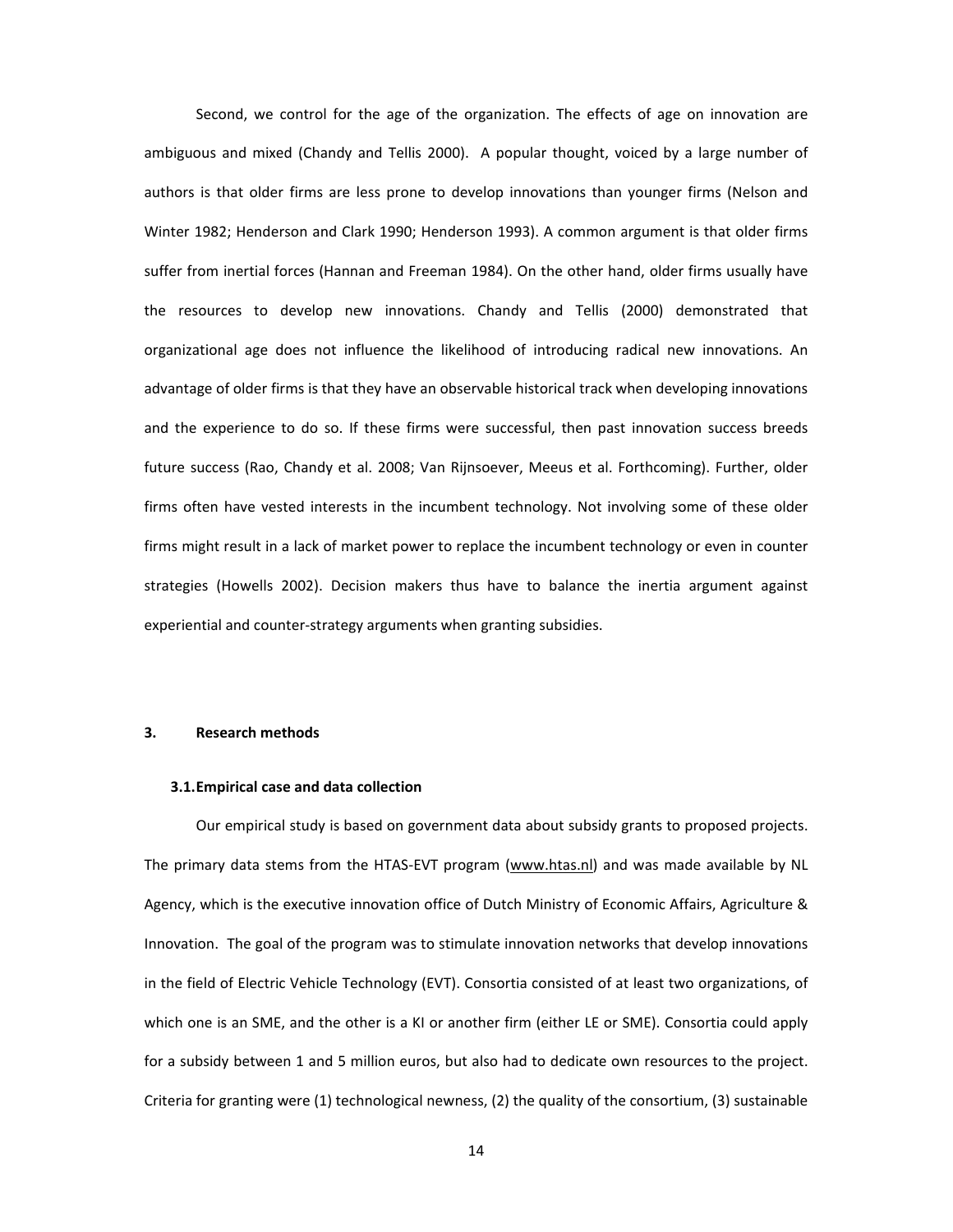economic perspectives and (4) fit with the core themes of the program. All criteria were of equal importance. Appendix A summarizes the translated conditions to obtain subsidies; the full scheme can be found online in the Dutch "Staatscourant" (2009). A committee ranked the proposals based on their scores on the criteria. Provided that the minimum standards were met, the highest ranked proposals received subsidy. The criteria form the basis of the legitimacy to grant a subsidy. To our research criterion 2 (quality of the consortium) is most relevant.

The data comprised all projects that applied for a subsidy and information about whether subsidies were granted or not<sup>2</sup>. In total 23 project consortia consisting of 78 unique actors applied (7 KI, 57 SME, 14 LE), since some actors were involved in multiple projects this resulted in 118 observations. The average consortium size was 5.13 partners. Out of the 23 projects 16 were granted a subsidy; corresponding to 76 grants out of 118 observations. These 76 observations consisted of 55 unique partners. Since the total budget was 65 million euro, the average subsidy was 4.06 million euro.

To find additional actor characteristics, the data was augmented with information from other sources such as Scopus publication data, LexisNexis newspaper data, actor Web pages and information about the actors from the Dutch Chamber of Commerce. This ensures that the data is objective, non-reactive and therefore more reliable.

# **3.2. Measurement**

*Legitimacy* is approached as a latent construct. It cannot be observed directly, but rather its value is inferred from the decisions to grant a subsidy or not to actor *i* in project consortium *j*. The observed variable is thus of a dichotomous nature.

 $2$  Unfortunately the data does not provide rankings on the criteria.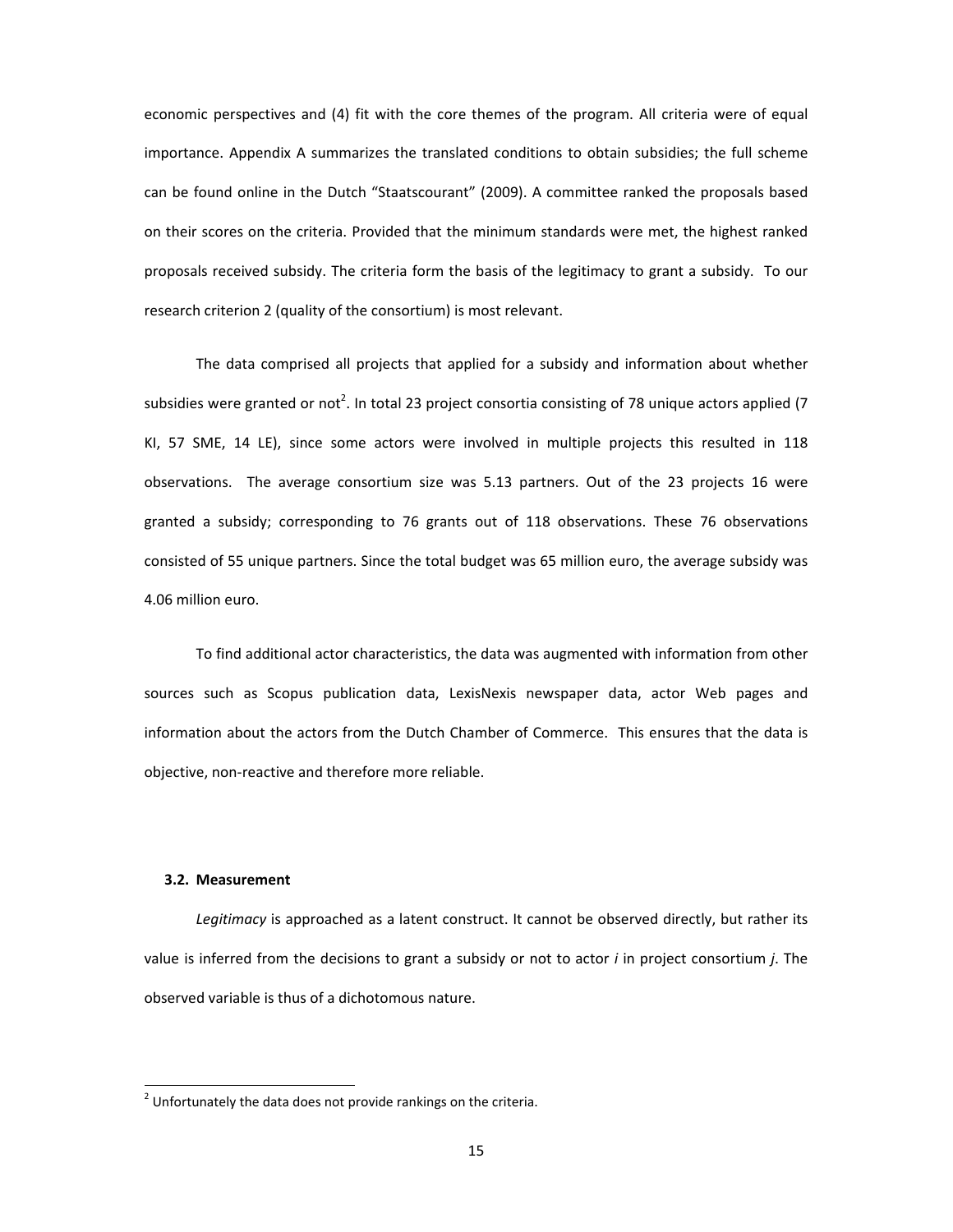*Scientific credibility* was measured as published scientific articles about EVT. The data source was the scientific data base Scopus. On the actor level scientific credibility was measured as the number of scientific articles published by the actor. The number of articles ranged between 0 and 21 (median=0). Since this variable was heavily skewed, its natural logarithm was used<sup>3</sup>. Theoretically this implies that there are diminishing returns in terms of credibility with each additional article published. In other words, the first 10 articles contribute more than next 10 articles. On the consortium level scientific credibility was measured as the average number of scientific articles published by all project partners<sup>4</sup>.

*Market credibility* was measured using websites of actors. If the majority of products on the organizations website was intended for EVT related purposes, the firm was regarded a specialist, otherwise not. 20.5% of the actors was a specialist, all were SMEs. On the actor level the variable is dichotomous; on the consortium level the average of all actors was calculated.

*Expectation track record* was measured as expressed positive statements in the Dutch newspaper media about EVT (see Bakker 2010; Alkemade and Suurs in press). The data came from the LexisNexis data base in which all newspapers are archived. The number of articles varied between 0 and 21 (median=0). The measures for actor level and consortium level were calculated in the same manner as for scientific credibility.

*Social capital* was measured using social network analysis (see Wasserman and Faust 1994; Butts 2008). Actors are linked to each other in project consortia. Together all consortia form a large network consisting of all organizations that applied for the subsidy. The ties between actors are thus formed by collaborations in the project consortia. Since actors often participate in multiple projects, consortia are linked to each other. On the actor level social capital is represented by the total

 $^3$  A value of 1 was added to all observations in order to be able to calculate the natural logarithm for cases with value 0. After the transformation these values were 0 again, since  $ln(1)=0$ .

 $<sup>4</sup>$  Other proxies were also tested, such as the sum, the maximum or the natural logarithms of the number of</sup> articles published. However, the average number gave the best model results for all types of credibility.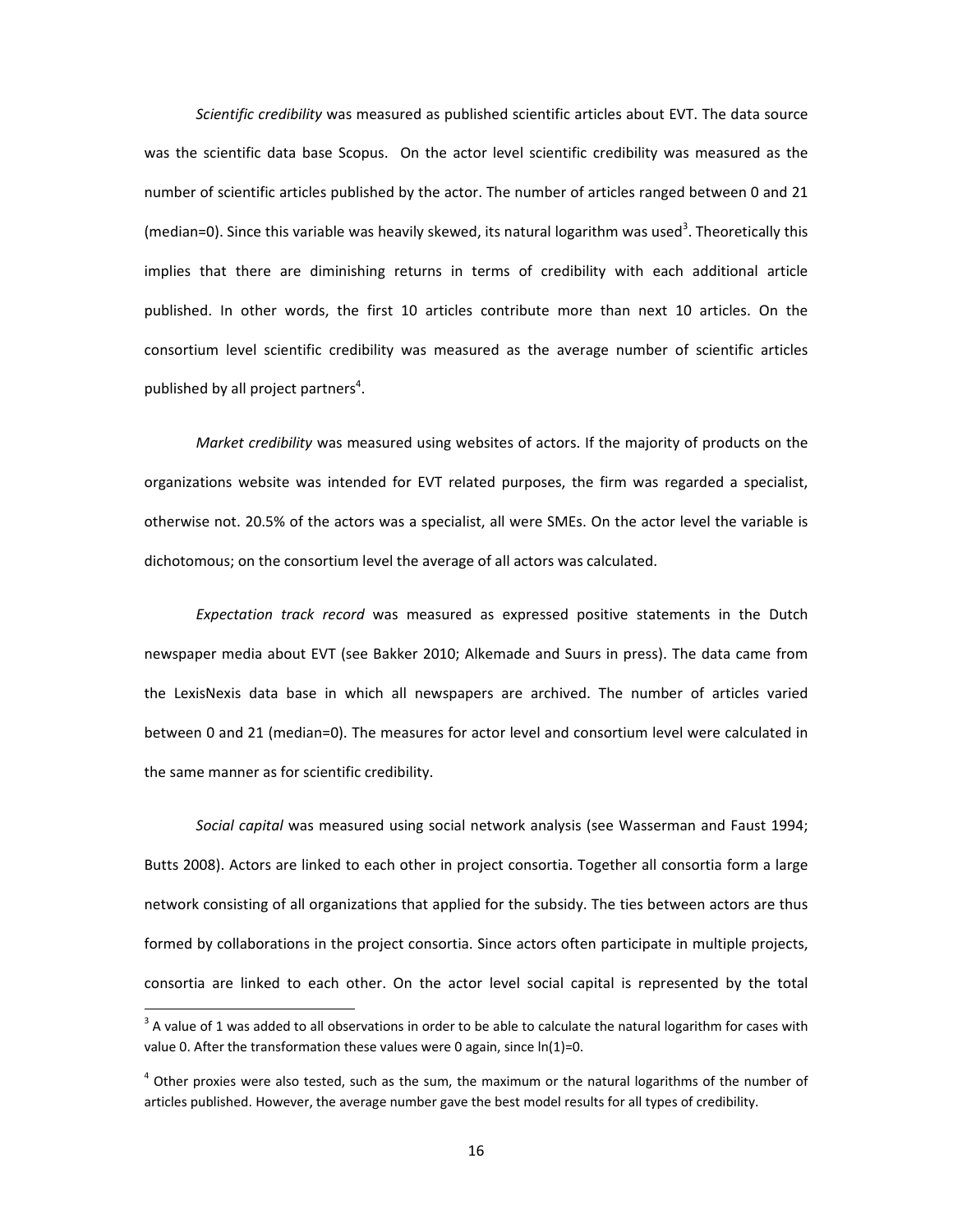number of network partners in all projects. These ranged between 1 and 43 ties (mean=12.7 median=7). Further, the position of the actor in the entire network was calculated using the betweenness centrality measure. It indicates the probability that an actor is on shortest path in the entire network between two nodes (Wasserman and Faust 1994; Butts 2008). Thereby it reflects the extent to which the actor is involved in communications and resource flows between actors. Values ranged between 0 and 2097.8 (mean= 154.9, median=0). Both measures were calculated using the sna-package (Butts 2012) of the R-program (R Development Core Team 2010). On the consortium level we used the number of ties per actor type per consortium.

All actors were classified by *type*. Universities and applied research institutes were classified as KI. Following the common EU recommendation (European Commission 2003) companies with less than 250 employees were classified as SME´s, companies with more employees were classified as LE. This information was found in the project proposals and augmented with data from the Dutch Chamber of Commerce.

The *age* of an actor was found through company websites, Dutch Chamber of Commerce records or (in two instances) through direct contact with the organization. Age ranged from 2 to 167 years (mean=26.2, median=15). Since the distribution of this variable was heavily skewed, the natural logarithm was taken. On the consortium level, the average age of all partners was taken.

Since the consortium level variables are the aggregates of the actor level variables, it is inevitable that these variables are correlated. The risk is that effects on one level are falsely attributed to the other level or vice versa. To partial out the net effects of the actor level variables we followed Greene (1997, p 246): for scientific credibility, market credibility, expectation track record and age we first regressed the consortium level variables on the actor level variable. We used the resulting unstandardized residuals of these regression models as predictors in the model instead of the original correlated consortium level variables. For social capital we did the same, except for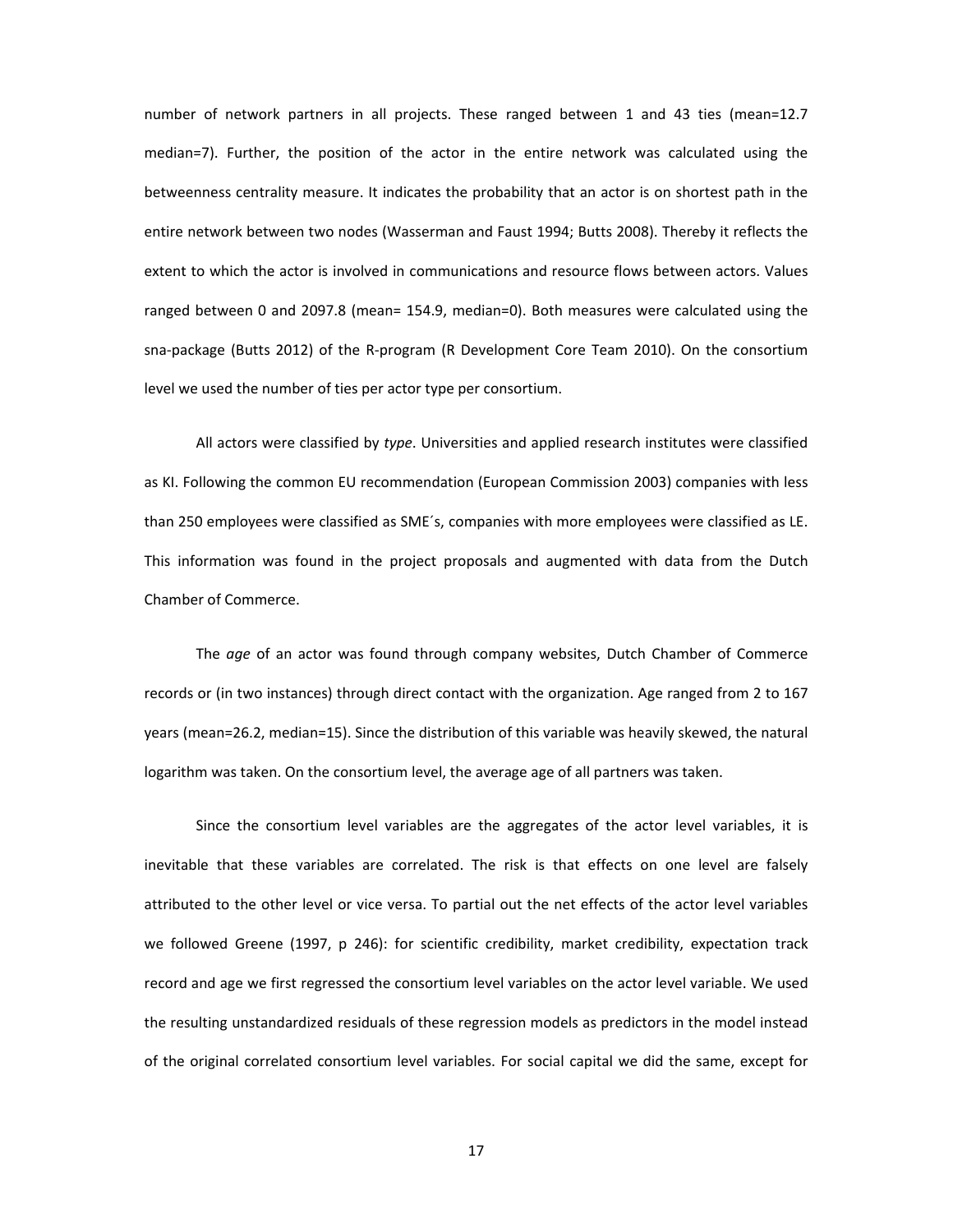that we regressed the actor level on the consortium level. The result is that the unbiased estimators on the consortium level are retained and that the effects of the actor level variables are made visible.

#### **3.3.Analysis**

As argued above the decision makers are assumed to maximize legitimacy. For the Netherlands, which is a European democratic open access order (North, Wallis et al. 2009) with very little corruption (Transparancy International 2011) and regular policy evaluation (e.g. Dutch Court of Audit 2011), this assumption seems valid. However, the decision to grant subsidy to a project j is not only based on the credibility of the actors and consortia, but also on the other criteria. Since we have no information about the other criteria, we do not know to what extent these influence legitimacy. We model legitimacy to be explained by the set of observed variables and an unknown error term. All other factors, including the remaining criteria, but also bounded rational decision making or special circumstances are encompassed by this error term. This gives the following model:

$$
L_{ij} = \beta_{0ij} + \beta_{Ci} C_i + \beta_{Cj} C_j + \beta_{CVi} CV_i + \beta_{CVj} CV_j + \varepsilon_{ij}
$$

Where L is legitimacy to grant a subsidy to actor *i* in project consortium *j*, *C<sup>i</sup>* represents the types of credibility of actor i,  $C_j$  the credibility of the project consortium *j*, CV<sub>i</sub> and CV<sub>j</sub> are sets of control variables at the actor and project levels.  $\beta_{0ij}$  is the model intercept dependent on actor and consortium, the other  $\beta$ s represent the regression coefficients for the predictor variables, and  $\epsilon$  is the error term associated with the decision to grant a subsidy to actor i in project j.

Based on this, we tested our hypotheses by fitting a mixed-logit model containing a random intercept dependent on the individual actor. This was done using the lme4-package (Bates and Sarkar 2006) of the R-program. The random intercept takes into account the effect that actors were allowed to participate in multiple projects. The model was fitted in four steps with legitimacy as dependent variable. The first step contained only the random intercept and the control variables. Step two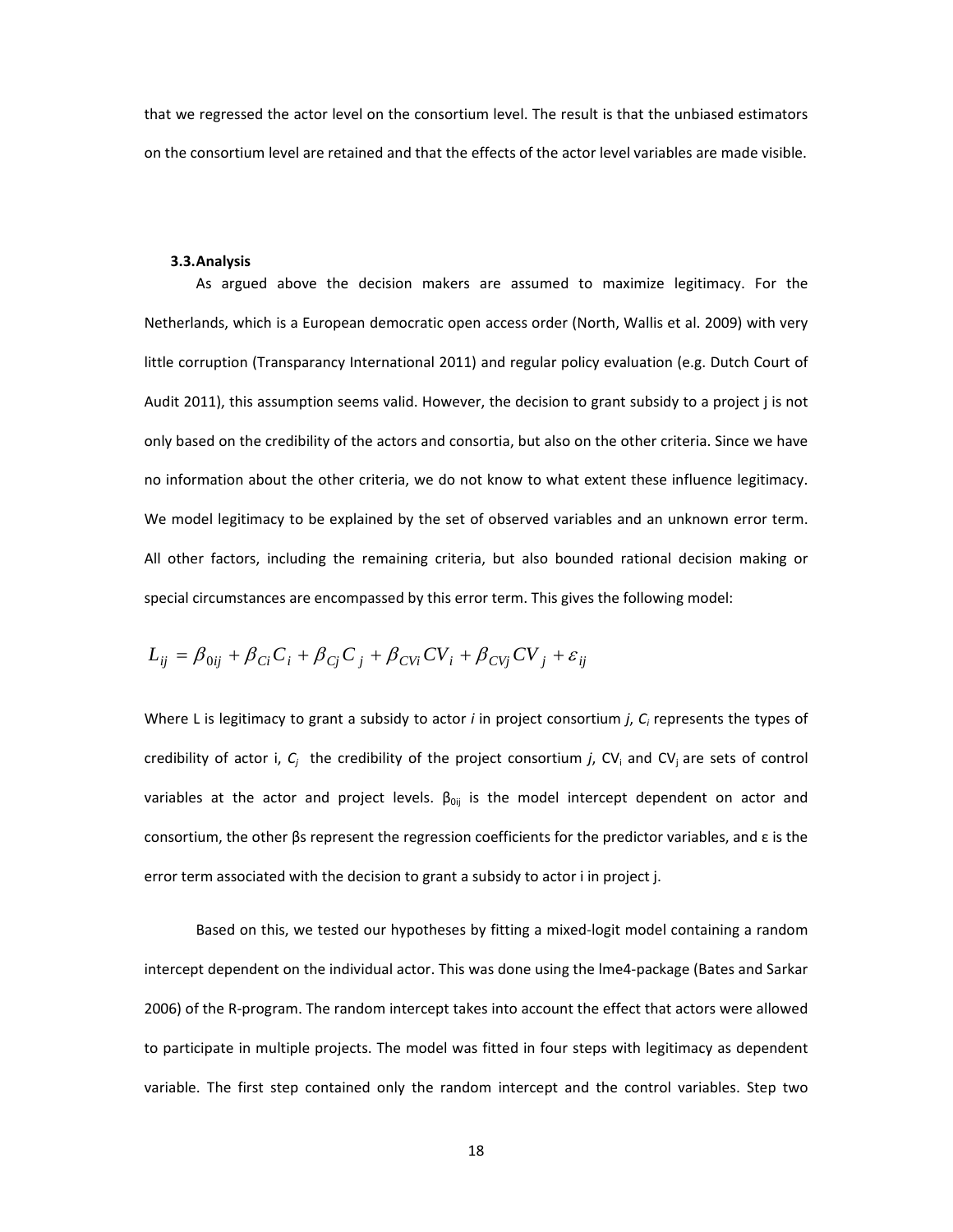added the credibility variables on the actor level. Step three consists of the control variables and the credibility variables on the consortium level. Finally, step four is called the combined model and contains all variables. As model performance indicator we calculated the McFadden R-square based on the log-likelihoods (McFadden 1974). Further, for each model step the Receiver Operating Characteristic (ROC) curve is calculated to determine the extent to which the model is better than random chance when making predictions (Fawcett 2006). The ROC curve plots the share of correctly predicted cases, against the share of falsely predicted cases. The larger the area under the curve, the better the model is at classifying correctly: a value of 0.5 means that the model predicts no better than random chance, a value between 0.7 and 0.8 means an acceptable fit, a value between 0.8 and 0.9 means an excellent fit.

Hypothesis 1 was tested by comparing the model performance between the actor level and consortium level model. This was done by comparing model log-likelihoods using a chi-square test. Hypotheses 2 to 5 were tested directly in the combined model.

#### **4. Results**

Prior to discussing our model results, we present a descriptive network graph (Figure 2) made using the sna-package of the R-program. This provides insights into how the actors are formally related to each other. In the graph actors are represented as nodes, the color of the nodes indicates the type of actor (red=KI, green=SME, blue= LE), the size of the node represents legitimacy predicted by the mixed-logit model. The larger the node, the more legitimacy the model predicts for the actor. The lines represent the ties between the actors. The color of the line indicates if the relation was a part of a project that was rewarded (black) or not (grey).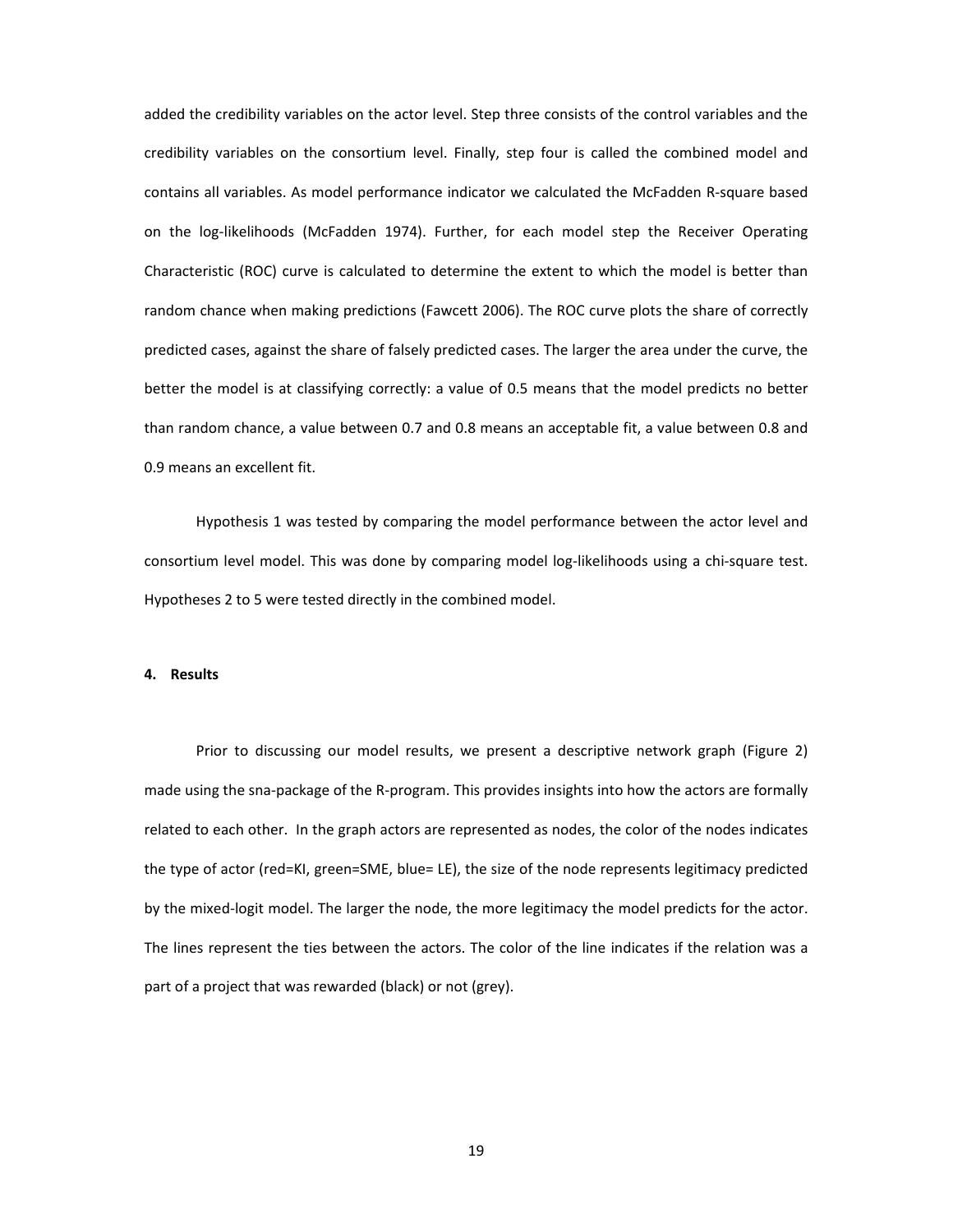

Figure 2: Social network graph. the color of the nodes indicates the type of actor (red=KI, green=SME, blue= LE), the size of the node represents legitimacy predicted by the mixed-logit model. The larger the node, the more legitimacy the model predicts for the actor. The lines represent the ties between the actors. The color of the line indicates if the relation was a part of a project that was rewarded (black) or not (grey).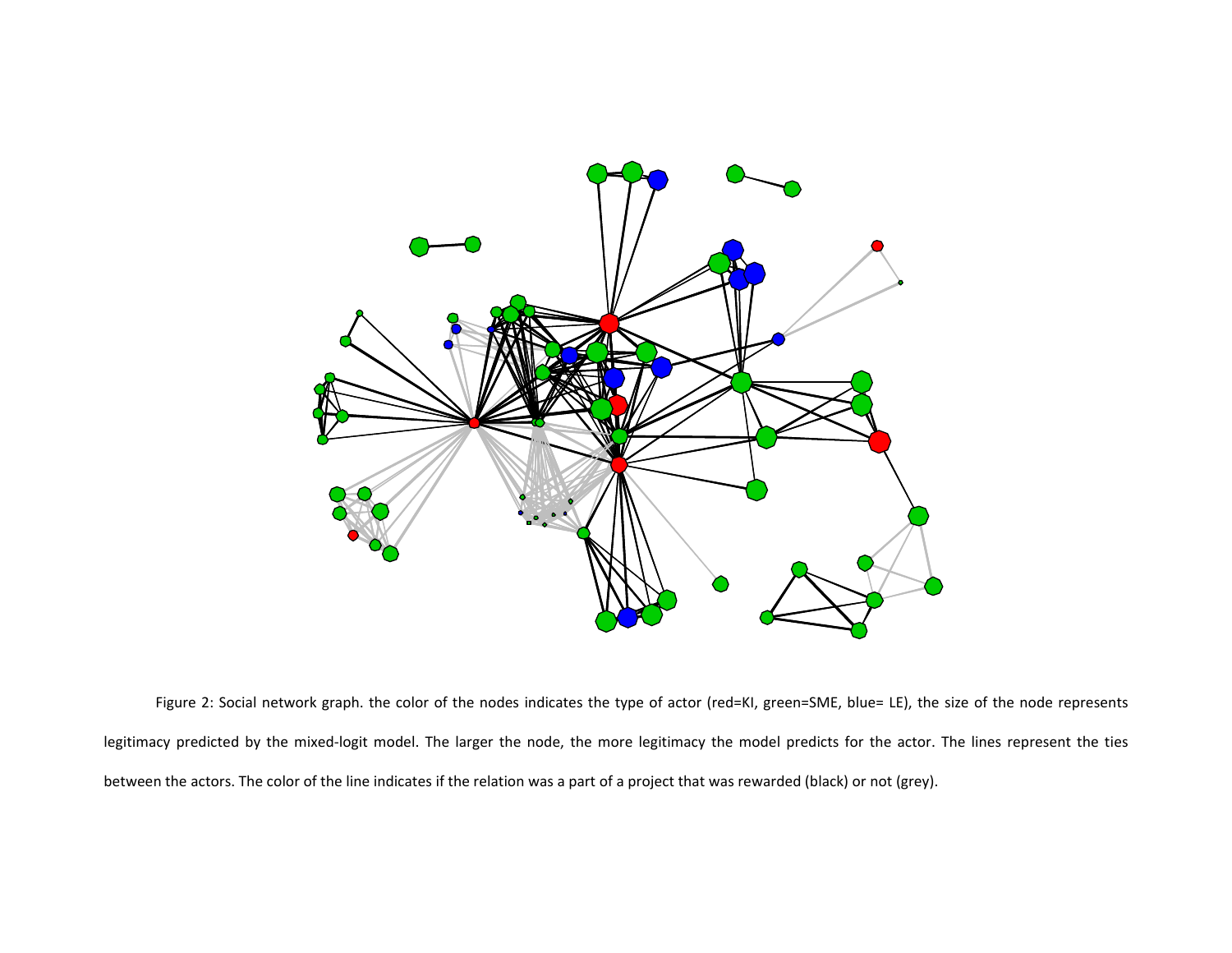The graph shows that KIs have a relatively central place in the network. This is confirmed by an analysis of variance: KIs have on average 17.43 ties, which differs significantly (p<0.001) from SMEs and LEs (resp. 7.05; p<0.001, and 7.29; p<0.01). Further, the betweenness centrality measure shows that KIs are significantly more at the center of the network than the other types of actors (p<0.001).

Table 1 displays the results of mixed-logit models. The ROC area indicates that the control model predicts only slightly better than random chance. The actor level barely has an acceptable fit (0.70), while the consortium level (0.88) and combined model (0.90) show an excellent fit. Both models are able to predict very accurately the legitimacy to grant a subsidy to actor *i* in project *j*. Even though quality of the consortium accounted for only 25% of the subsidy decision (see Appendix A), the model predicts far better than that. This can mean two things: consortium quality was weighed more heavily in the decision, or there was correlation between scores on the other criteria and consortium quality (e.g. if consortium quality scores high than other criteria were also likely to be higher).

The ROC curves are displayed in figure 3. It can be seen that the control model at some point predicts worse than random chance (represented by the diagonal line). The combined model predicts about 67 % of the observations correctly before classifying 9% of the observations falsely. It can also be seen that the consortium level model drastically outperforms actor level model. A chi-square test reveals that the consortium level model has a higher model performance compared to the actor level model ( $x^2$  =52.87, df=1, p<0.001), and performs equal to the combined model ( $x^2$  =3.27, df=5, p<0.66). This supports hypothesis 1.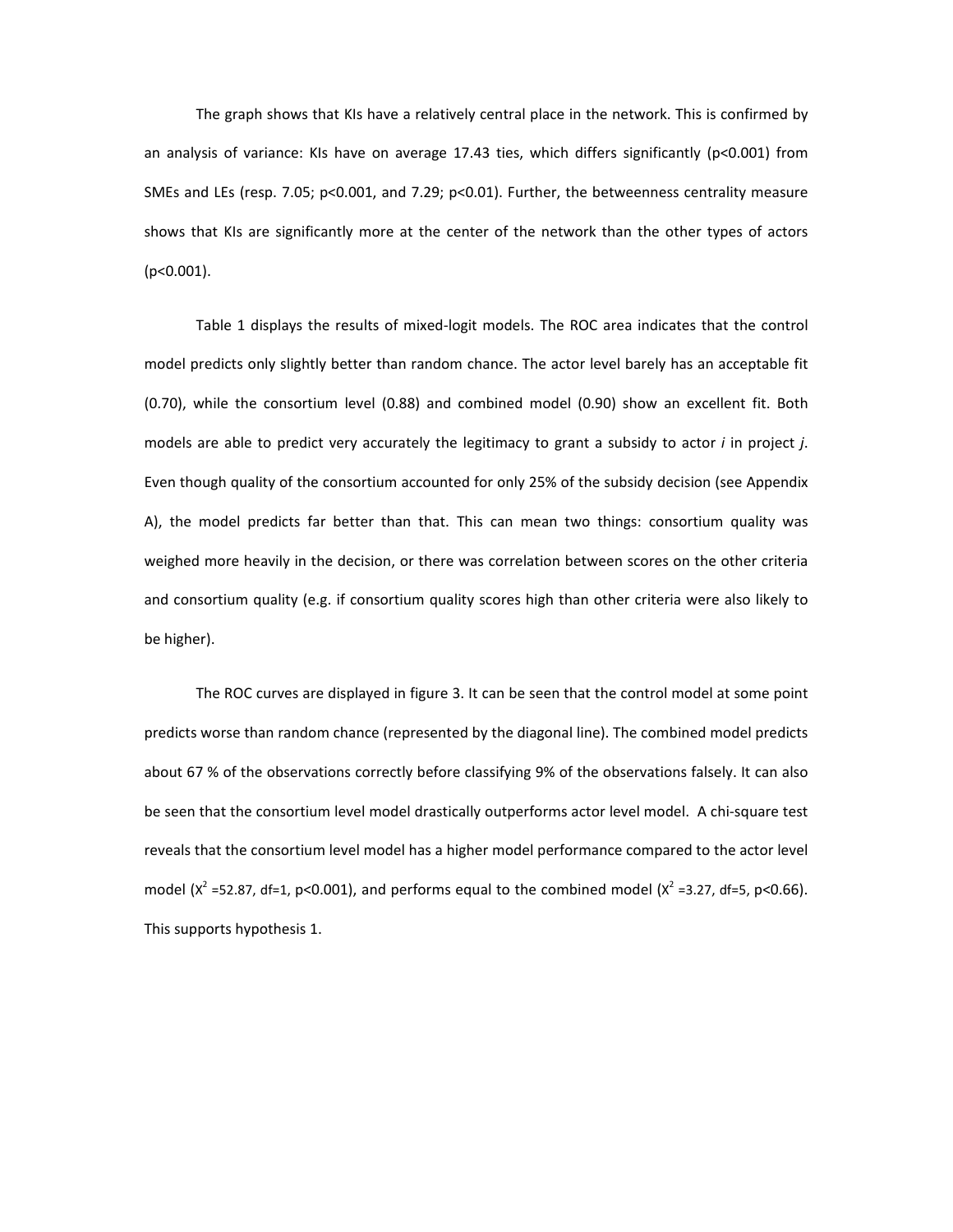

# **ROC Curves: observed and predicted legitimacy**

Figure 3: ROC-curves of the different models.

Model results show that in all models the random intercept equals zero, which means that the variance that originates from participating in multiple projects is explained by the other fixed variables. The result is that the mixed-logit model is collapsed back to the conventional fixed-effects logit model. This has no effect on model estimators or their confidence intervals.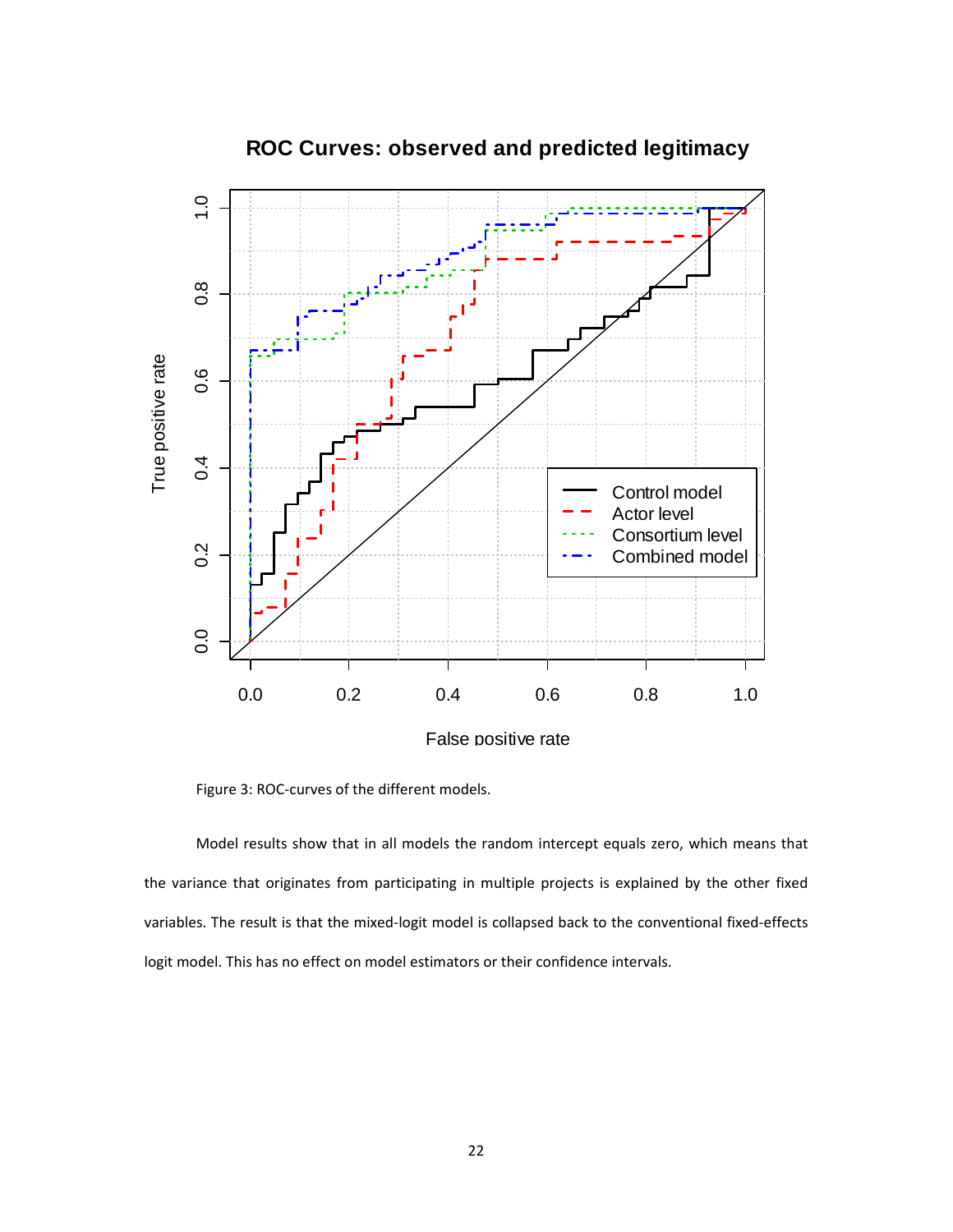|                    |                                  | Control model | Actor level    |             | Consortium level |           |        |
|--------------------|----------------------------------|---------------|----------------|-------------|------------------|-----------|--------|
| Intercept          | Random (variance)                | 0             | 0              | $\mathbf 0$ |                  | $\Omega$  |        |
|                    | Fixed (intercept)                | 1.68          | 0.37           | 3.22        | $\ast$           | 2.95      |        |
| Control variables  | Type: SME                        | $-0.48$       | $-0.42$        | 0.01        |                  | $-0.03$   |        |
|                    | Type: KI                         | 0.14          | 2.78           | $-1.42$     |                  | $-1.92$   |        |
|                    | Type: LE                         | ref.          | ref.           | ref.        |                  | ref.      |        |
|                    | Age (actor)                      | $-0.28$       | $-0.09$        | $-0.40$     |                  | $-0.51$   |        |
|                    | Age (consortium)                 | $-0.02$       | $-0.02$        | 0.03        |                  | 0.05      |        |
| <b>Actor level</b> | Scientific credibility           |               | $-1.06$        |             |                  | 1.07      |        |
|                    | Market credibility               |               | 0.84           |             |                  | 0.46      |        |
|                    | <b>Expectation track record</b>  |               | $-0.10$        |             |                  | $-0.20$   |        |
|                    | Social capital: number of ties   |               | $-0.83 a$      |             |                  | $-1.13$   |        |
|                    | Social capital: network position |               | 0.20           |             |                  | 0.07      |        |
| Consortium level   | Scientific credibility           |               |                | $-1.22$     | $\ast$           | $-1.58$ * |        |
|                    | Market credibility               |               |                | 7.35        | $\ast$           | 8.65      | **     |
|                    | <b>Expectation track record</b>  |               |                | $-0.49$     | $***$            | $-0.46$   | $\ast$ |
|                    | Social capital: KI               |               |                | 2.94        | ***              | 3.37      | $***$  |
|                    | Social capital: SME              |               |                | $-1.01$     | ***              | $-1.08$   | ***    |
|                    | Social capital: LE               |               |                | $-0.16$     |                  | $-0.17$   |        |
| Model indicators   | Deviance                         | 150.20        | 142.40         | 89.54       |                  | 86.27     |        |
|                    | McFadden $R^2$                   | 0.02          | 0.07           | 0.42        |                  | 0.44      |        |
|                    | ROC area                         | 0.61          | $\ast$<br>0.70 | ***<br>0.88 | ***              | 0.90      | ***    |
|                    | d.f.                             | 6.00          | 11.00          | 12.00       |                  | 17.00     |        |
|                    | $X^2$ difference                 | ref           | 7.82           | 60.70       | ***              | 63.97     | $***$  |

Model estimates for the mixed-logit model predicting legitimacy. ROC area p-values are against random change (0.5). Chi-square  $(X^2)$  model comparisons are made against control model. Number of observations = 118, n=78, \*: p<0.05, \*\*: p<0.01, \*\*\*: p<0.001.

The combined model shows that there are no significant effects by the control variables or the actor level variables<sup>5</sup>. Scientific credibility on the consortium level is negatively related to legitimacy, which contradicts hypothesis 2. Further, market credibility of the consortium is positively related to legitimacy, supporting hypothesis 3. Expectation track record on the consortium levels has a negative influence on legitimacy, which contradicts hypothesis 4. The results from social capital are mixed: social KI capital positively influences legitimacy, while social SME capital influences legitimacy negatively. Social LE capital has no effect.

<sup>&</sup>lt;sup>5</sup> We extensively tested for interaction effects between type and credibility on the actor level, but this yielded no significant results.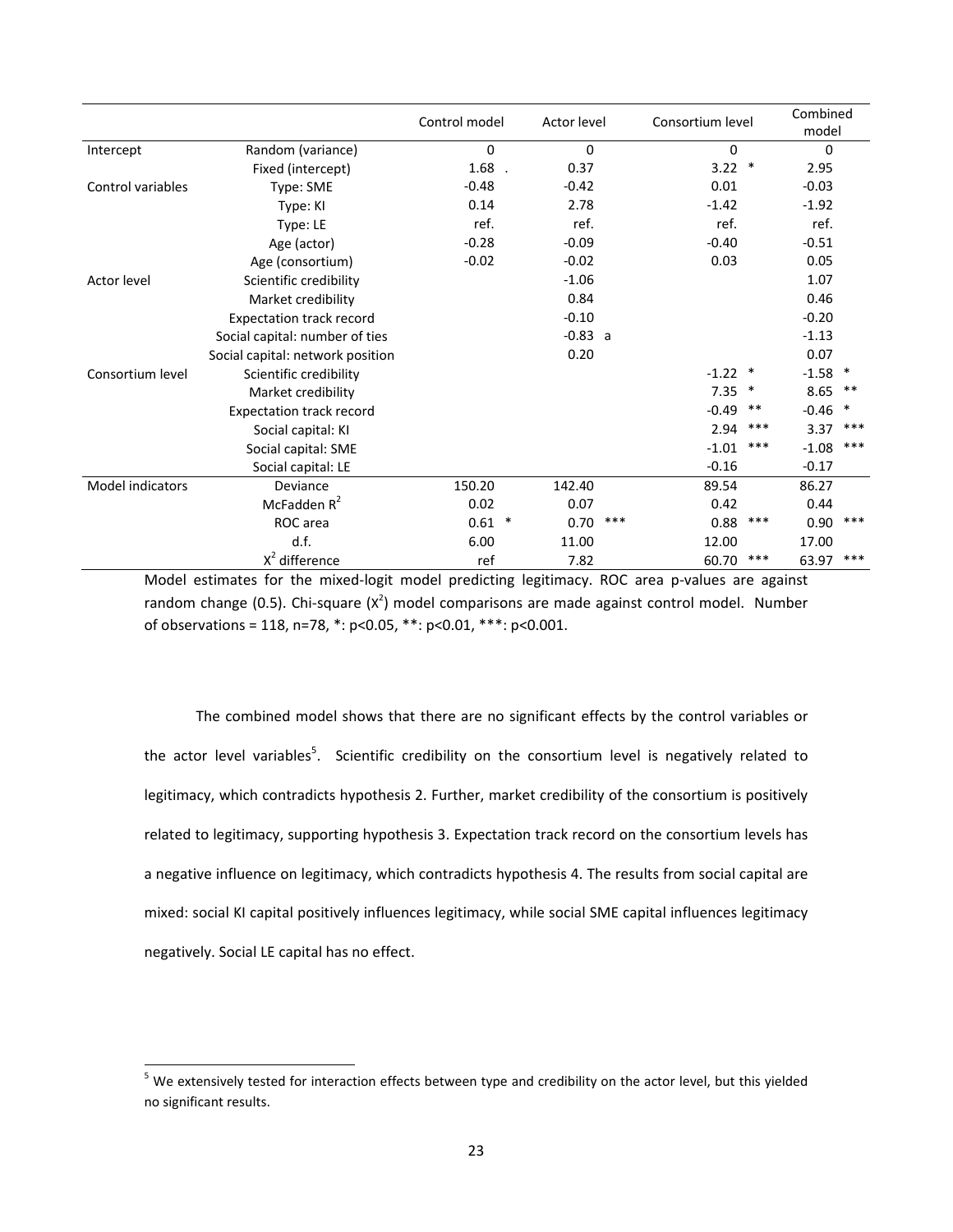The largest contribution to the model comes from social capital at the consortium level. The negative effect by scientific credibility is the result of adding social KI capital to the model. This means that given the value of social KI capital, scientific credibility negatively influences legitimacy. From a resource dependence view this implies that the social capital gained by allying oneself to multiple KI partners is a better resource than the more objectively measured scientific credibility of the consortium. The latter then forms a barrier to gaining subsidies. The same explanation also applies to the negative effect of consortium on expectation track record. Taking into account social capital, expressing expectations publicly is ineffective and might even jeopardize gaining innovation subsidies. The reason for both negative effects might be that the committee that decided about the subsidies did not look specifically at factual scientific publications and expectation track records, but rather inferred them from the type of actors present in the consortium (for example through reputation). These factual data were not a specific formal criterion to evaluate the proposals on. The negative relationships remain surprising however.

Another important resource is market credibility, measured by having a large share of specialist companies dedicated to the emerging technology in the consortium, these are all SMEs. However, having a large number of SMEs in the consortium is also of negative influence. This implies that consortia that consist of multiple KIs and a limited number of specialist SMEs have a larger chance of obtaining subsidies. SMEs that are not dedicated are harmful to obtaining subsidies. Having LEs in the consortium does not contribute anything to legitimacy, but there is no direct harm either. However, including LEs does lower consortium market credibility (the fraction of dedicated SMEs in the consortium). Adding LEs to a consortium lowers this fraction, and thus indirectly influences legitimacy negatively.

# **5. Conclusions & Discussion**

The aim of this paper was to empirically examine the influence of types of credibility on the legitimacy to grant individual actors innovation subsidies.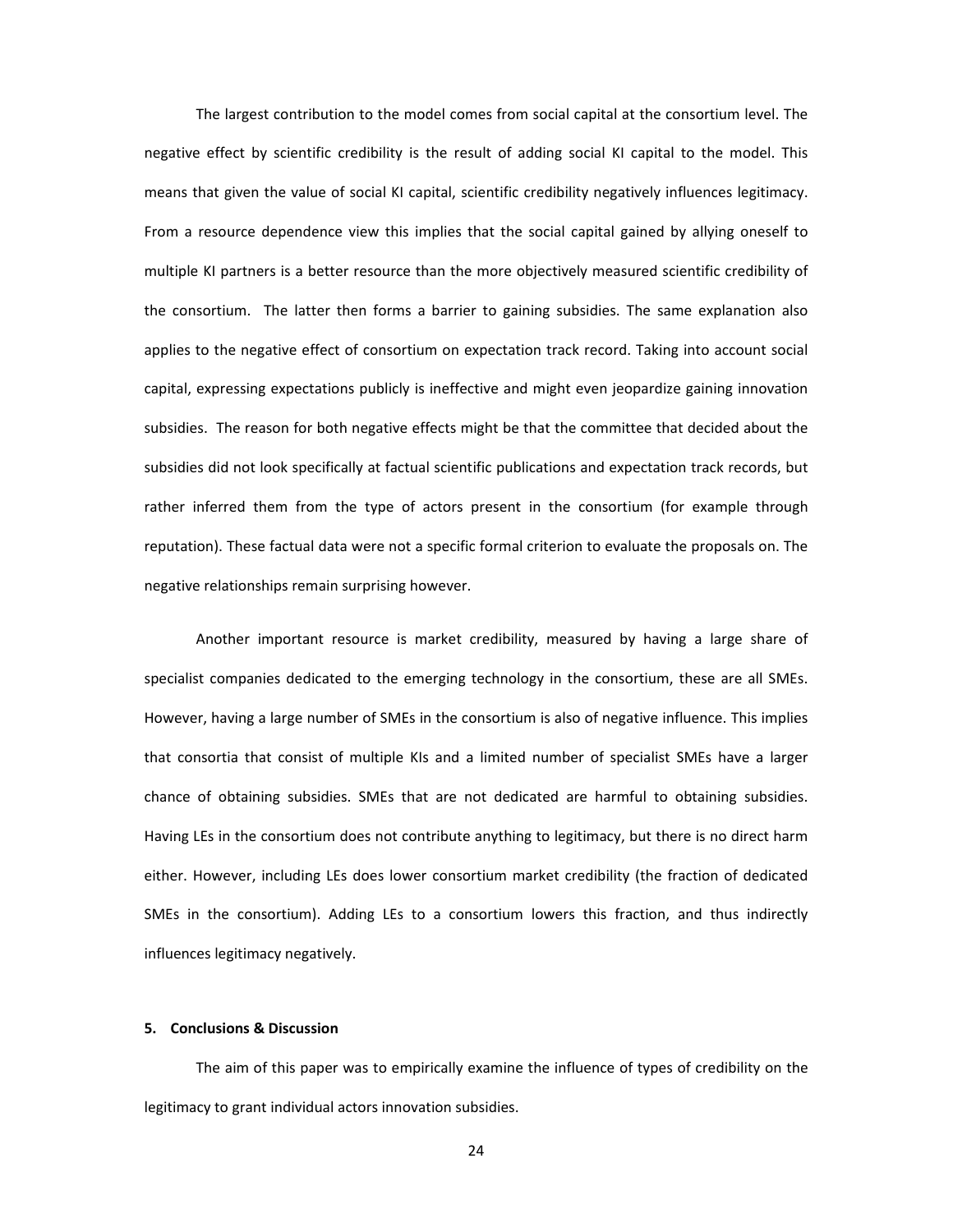Theoretically, we proposed a combination of the resource dependence view and the sociology of expectations. Based on this, four types of credibility operating at two levels were expected to influence the legitimacy for receiving subsidies for developing electric vehicle technology. Our main finding is that factual achievements by consortia members are less important (or even damaging) for gaining subsidies than the composition of the consortium by type of actor.

We extended the resource dependence view by focusing explicitly on the role of intangible resources (see Deeds, Mang et al. 2004; Rao, Chandy et al. 2008) in policy driven collaborations between science and industry. Our results demonstrate that the likelihood of an actor receiving innovation subsidy depends largely on the characteristics of the consortium. High market credibility and having more KIs were of positive influence, while scientific credibility, expectation track record and a larger number of SMEs in the consortium were of negative influence. The negative effects contradicted our theoretical predictions, and are most likely the result of the fact that objective measures of credibility were not required for gaining a subsidy and therefore not taken into consideration.

Further, the combination with the RDV added micro-foundations to the Sociology of Expectations by explicitly focusing on the rewards for individual actors for expressing technological expectations. Expressing expectations provides legitimacy to policy makers to initiate subsidy programs that stimulate the development of emerging technologies which are beneficial to the entire technological field. However, in the Dutch EVT case expressing these expectations negatively influenced changes of individual actors to gain subsidies. This finding contradicts the idea that articulating positive expectations (see Rip 2006) is beneficial to individual actors and thus implies a barrier for publicly promoting an emerging technology.

Another notable finding was the indirect negative influence of having LEs in a consortium. Even though LEs are not always known to be among the most innovative of firms, they do have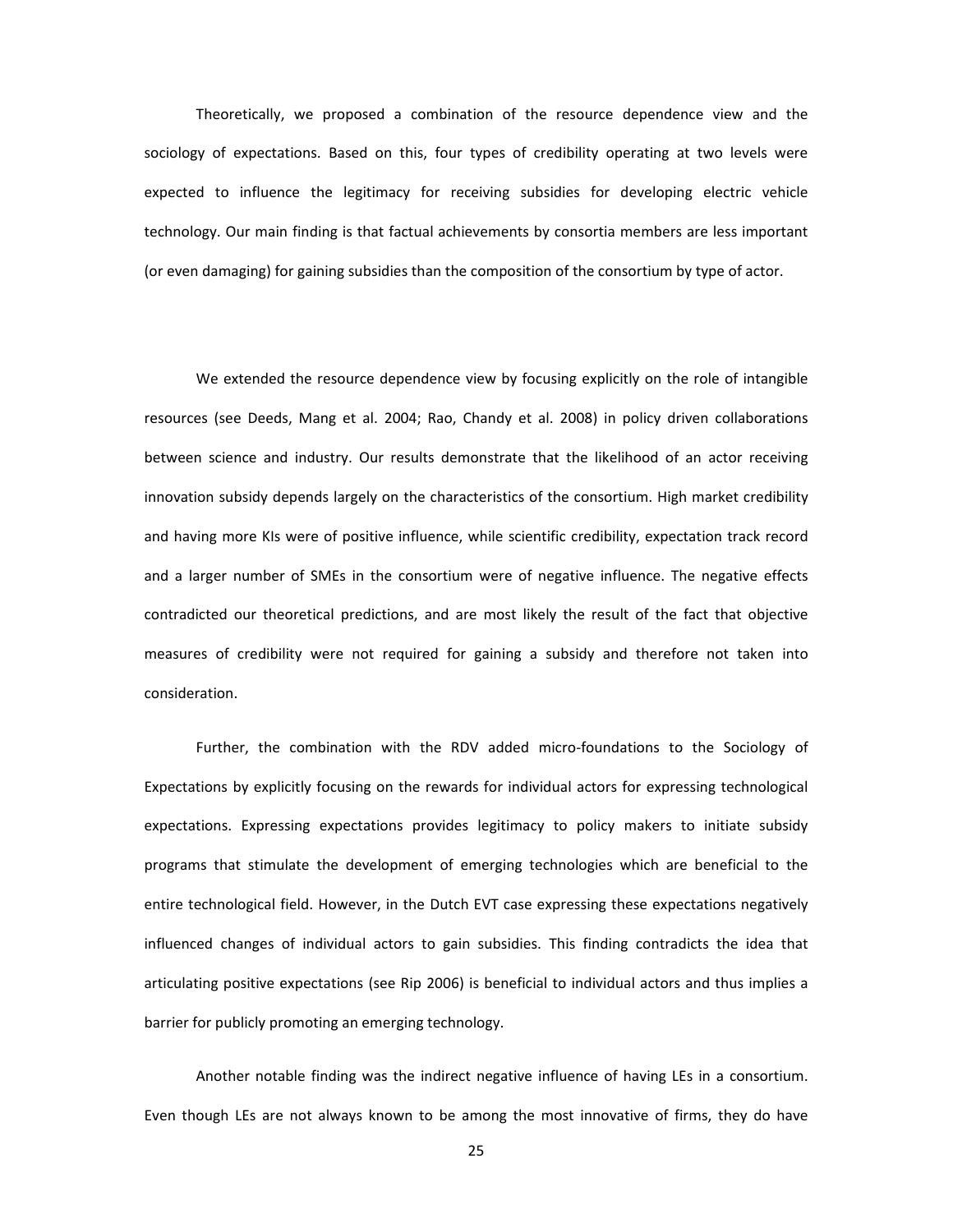resources (such as capital and market power) to develop radical innovations and to enforce a breakthrough against the incumbent regime.

Finally, empirically we tested a model that was excellent at discriminating between subsidies that were granted and those that were not. Notable is that we only looked at actor and consortia characteristics, there was no need to look at the content of the project proposals.

#### **5.1.Limitations and further research**

The main limitation of this study is that we only looked at the Dutch HTAS-EVT case. The case contained 118 observations from 78 actors in 23 project consortia. Though this sample is relatively small, it is the entire population. Our results are primarily limited to this specific subsidy program, but it can be expected that similar results are found in cases with the same subsidy criteria. Research on other programs and other countries is required to further confirm our results.

Second, because the number of observations was relatively small we included a limited number of parameters. For example we did consider including the number of EVT patents held by an actor as an additional measure for market credibility. However, we decided against this, since the number of patents held in the sample was very low. The model predicted very well, even though the number of parameters was limited. This is partly due to the limited number of observations. Future research that studies larger programs should aim to replicate our findings and possibly include additional parameters.

 Finally, simply because the data is not available we did not study the performance of the consortia that received subsidies. All subsidy decisions are based on expected performance, but we therefore do not know what the actual successes of the projects are and, consequently, how effective the program is. Future research should relate the factors that influence the likelihood of gaining innovation subsidies to actual project performance.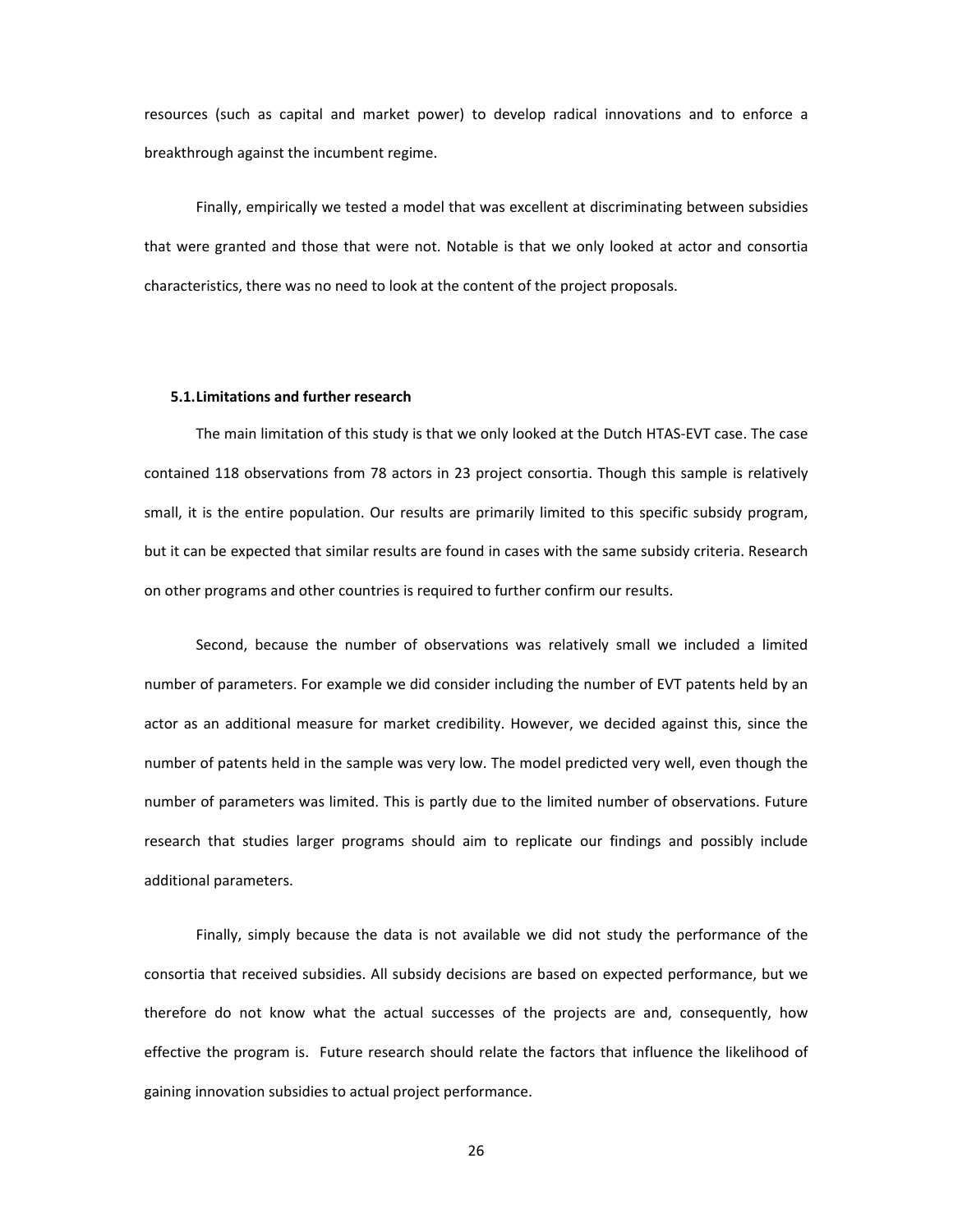#### **5.2.Practical implications**

In line with recommendations by the Dutch court of audit (2011), our results lead to four recommendations that contribute to making the subsidy process more transparent and legitimate.

First, under the current regulations actors need to build their consortia with sufficient KIs and market legitimacy. Factual achievements such as the number of scientific articles published by consortium partners are currently less important than the type of actor participating. Policy makers that establish subsidy programs can easily increase legitimacy of the program by specifically adding factual achievements to the criteria of evaluating project proposals. Assuming that consortia with a proven track-record have a higher probability to innovate successfully, this increases efficiency of the subsidy program.

Second, expressing positive expectations is currently not rewarding for individual actors. This has a negative effect on the creation of legitimacy of emerging technologies and related subsidy programs. Given the importance of expressing expectations in the innovation process, it is important that actors do not suffer negative consequences from this. Policy makers could take publicly expressed expectations into account as an extra criterion to grant subsidies on. An additional advantage, next to creating legitimacy for the program itself, is that it contributes to creating a positive image of the emerging technology at an early stage. This is important for gaining public acceptance for innovation, which is required in a later stage of the innovation process. Policy makers do need to take care that such expectations are measured objectively and also that it does not lead to overly optimistic ideas that lead eventually to disappointment.

Third, due to their power and resources LEs can play an important role in developing radical innovations and in overthrowing incumbent socio-technical regimes. It can thus be argued that including incumbents in a consortium should be rewarded by policy makers. On the other hand it can also be argued that developing innovations is not in the interest of large incumbent firms, since they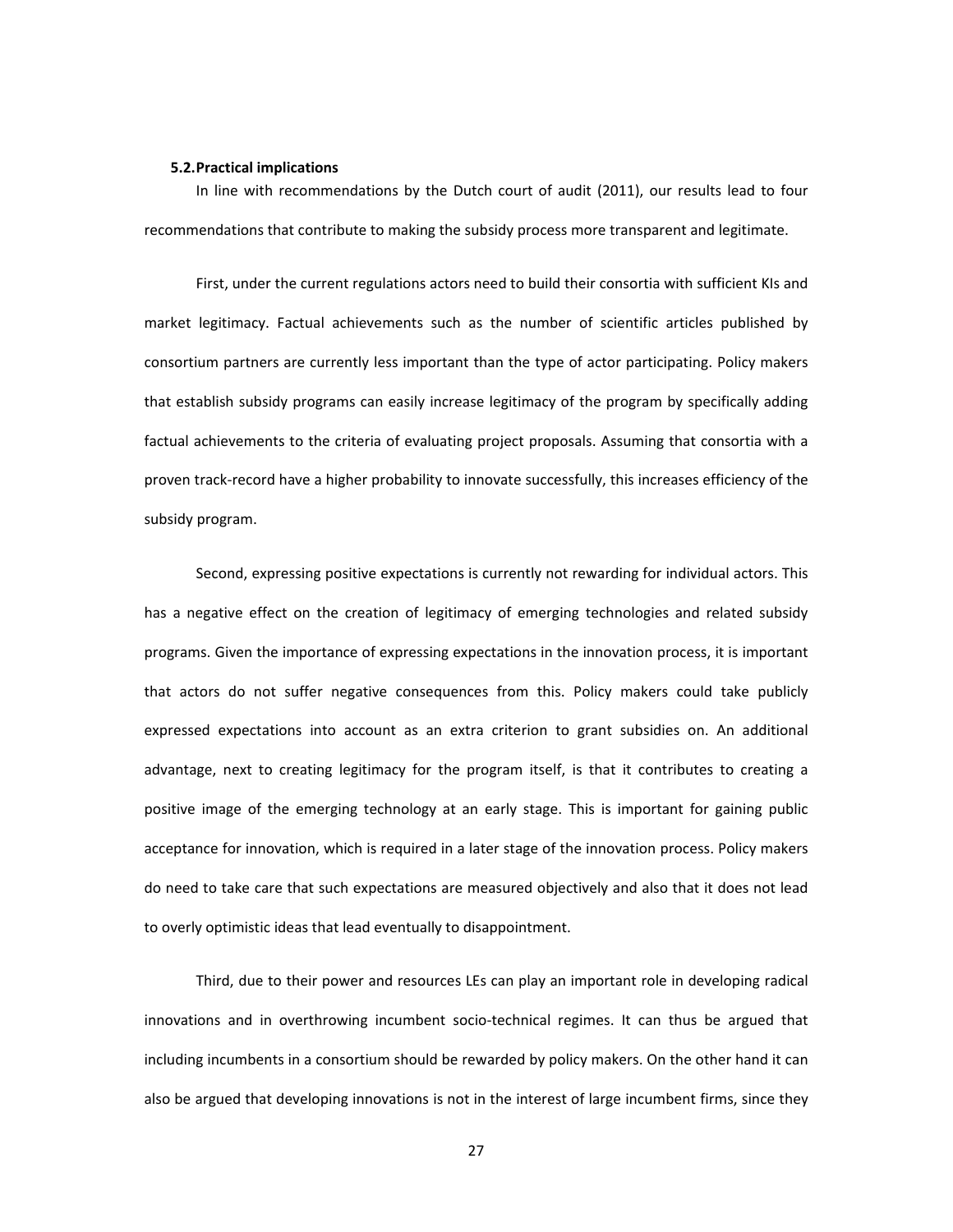have to exchange reliable institutionalized practices with relatively certain rewards for uncertain new ones (Hannan and Freeman 1984). Therefore incumbent LEs might be unwilling to collaborate in an innovation network to develop a new technology. In that case a strategy can be to bring in LEs from a neighboring market to substitute the required resources. A prominent example of this from the last decade is Apple conquering the mobile telephone market, which boosted development of the smart phone. Therefore we recommend rewarding the inclusion of LEs in the consortium.

Finally, the model itself can be used as a quick evaluation tool of subsidy programs to check the extent to which public funds were allocated to the right consortia. Advisory committees and external auditors can check the overall consistency of subsidy decisions, which is especially useful in case of many applications for subsidy.

#### **6. References**

- Adler, P. S. and S.-W. Kwon (2002). "Social Capital: Prospects for a New Concept." The Academy of Management Review 27(1): 17-40.
- Alkemade, F. and R. A. A. Suurs (in press). "Patterns of expectations for emerging sustainable technologies." Technological Forecasting and Social Change(0).
- Bakker, S. (2010). "The car industry and the blow-out of the hydrogen hype." Energy Policy 38(11): 6540-6544.
- Bakker, S., H. Van Lente, et al. (2011). "Arenas of expectations for hydrogen technologies." Technological Forecasting and Social Change 78(1): 152-162.
- Barney, J. (1991). "Firm Resources and Sustained Competitive Advantage." Journal of Management 17(1): 99-120.
- Baruch, Y. and D. T. Hall (2004). "The academic career: A model for future careers in other sectors?" Journal of Vocational Behavior **64**(2): 241-262.
- Bates, D. and D. Sarkar (2006). lme4: Linear mixed-effects models using S4 classes: R package version 0.995-992.
- Berkhout, F. (2006). "Normative expectations in systems innovation." Technology Analysis & Strategic Management 18(3-4): 299-311.
- Borup, M., N. Brown, et al. (2006). "The sociology of expectations in science and technology." Technology Analysis & Strategic Management 18(3-4): 285-298.
- Bozeman, B. and E. Corley (2004). "Scientists' collaboration strategies: implications for scientific and technical human capital." Research Policy 33(4): 599-616.
- Brown, N. and M. Michael (2003). "A Sociology of Expectations: Retrospecting Prospects and Prospecting Retrospects." Technology Analysis & Strategic Management 15(1): 3-18.
- Burt, R. S. (1999). "The social capital of opinion leaders." Annals of the American Academy of Political and Social Science **566**: 37-54.
- Butts, C. T. (2008). "Social Network Analysis with sna." Journal of Statistical Software 24(6): 1-51.
- Butts, C. T. (2012). Tools for Social Network Analysis.
- Carayol, N. (2003). "Objectives, agreements and matching in science-industry collaborations: reassembling the pieces of the puzzle." Research Policy 32(6): 887-908.
- Carlsson, B. and S. Jacobsson (1997). Diversity creation and technological systems: a technology policy perspective. Systems of Innovation: Technologies, Institutions and Organizations. C. Edquist. London, Pinter Publishers.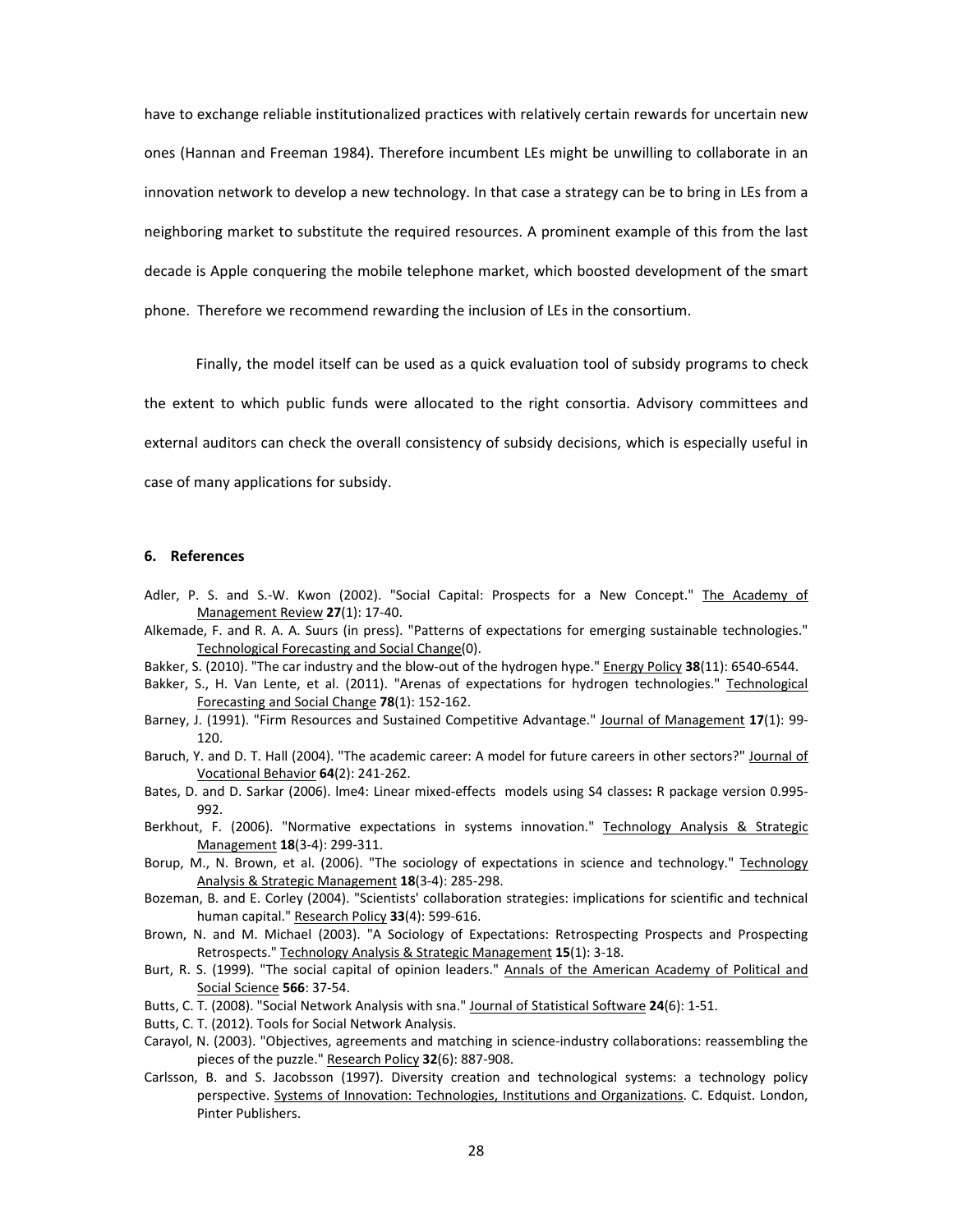- Chaminade, C. and C. Edquist (2010). Rationales for public policy intervention in the innovation process: A systems of innovation approach. The Theory And Practice Of Innovation Policy: An International Research Handbook. R. Smits, S. Kuhlmann and P. Shapira. Cheltenham, Edward Elgar Publishers.
- Chandy, R. K. and G. J. Tellis (2000). "The Incumbent's Curse? Incumbency, Size, and Radical Product Innovation." The Journal of Marketing 64(3): 1-17.
- Cyert, R. M. and J. G. March (1963). A behavioral theory of the Firm. Englewood Cliffs, New Jersey, Prentice-Hall.
- Davidsson, P. and B. Honig (2003). "The role of social and human capital among nascent entrepreneurs." Journal of Business Venturing 18(3): 301-331.
- Deeds, D. L., P. Y. Mang, et al. (2004). "The Influence of Firms' and Industries' Legitimacy on the Flow of Capital into High-Technology Ventures." Strategic Organization 2(1): 9-34.
- DiMaggio, P. J. and W. W. Powell (1983). "The Iron Cage Revisited: Institutional Isomorphism and Collective Rationality in Organizational Fields." American Sociological Review 48(2): 147-160.

Dutch Court of Audit (2011). Innovatiebeleid (Innovation Policy). Algemene Rekenkamer. The Hague.

- Edquist, C. (1997). Systems of Innovation: Technologies, Institutions, and Organizations. London, Routledge.
- European Commission (2003). "COMMISSION RECOMMENDATION of 6 May 2003 concerning the definition of micro, small and medium-sized enterprises." Official Journal of the European Union 124: 36-41.
- Fawcett, T. (2006). "An introduction to ROC analysis." Pattern Recognition Letters 27(8): 861-874.
- Fombrun, C. (1996). Reputation: Realizing Value from the Corporate Image. Boston, Harvard Business School Press.
- Frenken, K., M. Hekkert, et al. (2004). "R&D portfolios in environmentally friendly automotive propulsion: Variety, competition and policy implications." Technological Forecasting & Social Change 71(5): 485-507.
- Gibbons, M., C. Limoges, et al. (1994). The new production of knowledge: The Dynamics of Science and Research in contemporary societies London, Sage.
- Greene, W. H. (1997). Econometic Analysis Upper Saddle River, New Jersey, Prentice-Hall.
- Hannan, M. T. and J. Freeman (1984). "Structural Inertia and Organisational Change." American Sociological Review 49(2): 149-164.
- Hannan, M. T. and J. Freeman (1989). Organizational Ecology. Cambridge, Massachusetts, Harvard Univerisity Press.
- Harman, G. (2001). "University-Industry Research Partnerships in Australia: Extent, benefits and risks." Higher Education Research & Development 20(3): 245-264.
- Hekkert, M. P., R. A. A. Suurs, et al. (2007). "Functions of innovation systems: A new approach for analysing technological change." Technological Forecasting and Social Change 74(4): 413-432.
- Henderson, R. (1993). "Underinvestment and Incompetence as Responses to Radical Innovation: Evidence from the Photolithographic Alignment Equipment Industry." The RAND Journal of Economics 24(2): 248-270.
- Henderson, R. M. and K. B. Clark (1990). "Architectural Innovation the Reconfiguration of Existing Product Technologies and the Failure of Established Firms." Administrative Science Quarterly 35(1): 9-30.
- Hessels, L. K. and H. van Lente (2008). "Re-thinking new knowledge production: A literature review and a research agenda." Research Policy 37(4): 740-760.
- Hillman, A. J., M. C. Withers, et al. (2009). "Resource Dependence Theory: A Review." Journal of Management **35**(6): 1404-1427.
- Hovland, C., I. and W. Weiss (1951). "The Influence of Source Credibility on Communication Effectiveness." Public Opinion Quarterly 15(4): 635-650.
- Howells, J. (2002). "The Response of Old Technology Incumbents to Technological Competition Does the Sailing Ship Effect Exist?" Journal of Management Studies 39(7): 887-906.
- Kuhlmann, S. (2004). Rationales and evolution of public 'knowledge policies' in the context of their evaluation1. Handbook on the evaluation of research and technology policies - concepts, tools and indicators. J. Rojo and W. Polt. Cheltenham, Edward Elgar.
- Lee, S. and B. Bozeman (2005). "The impact of research collaboration on scientific productivity." Social Studies of Science 35(5): 673-702.
- Lewin, A. Y., C. B. Weigelt, et al. (2004). Adaption and Selection in Strategy and Change: Perspectives on Strategic Change in Organizations. Handbook of Organizational Change and Innovation. M. S. Poole and A. H. Van de Ven. Oxford, Oxford University Press.
- McFadden, D. (1974). Conditional logit analysis of qualitative choice behavior. Frontiers in Economics. P. Zarembka. New York, Academic Press: 105-142.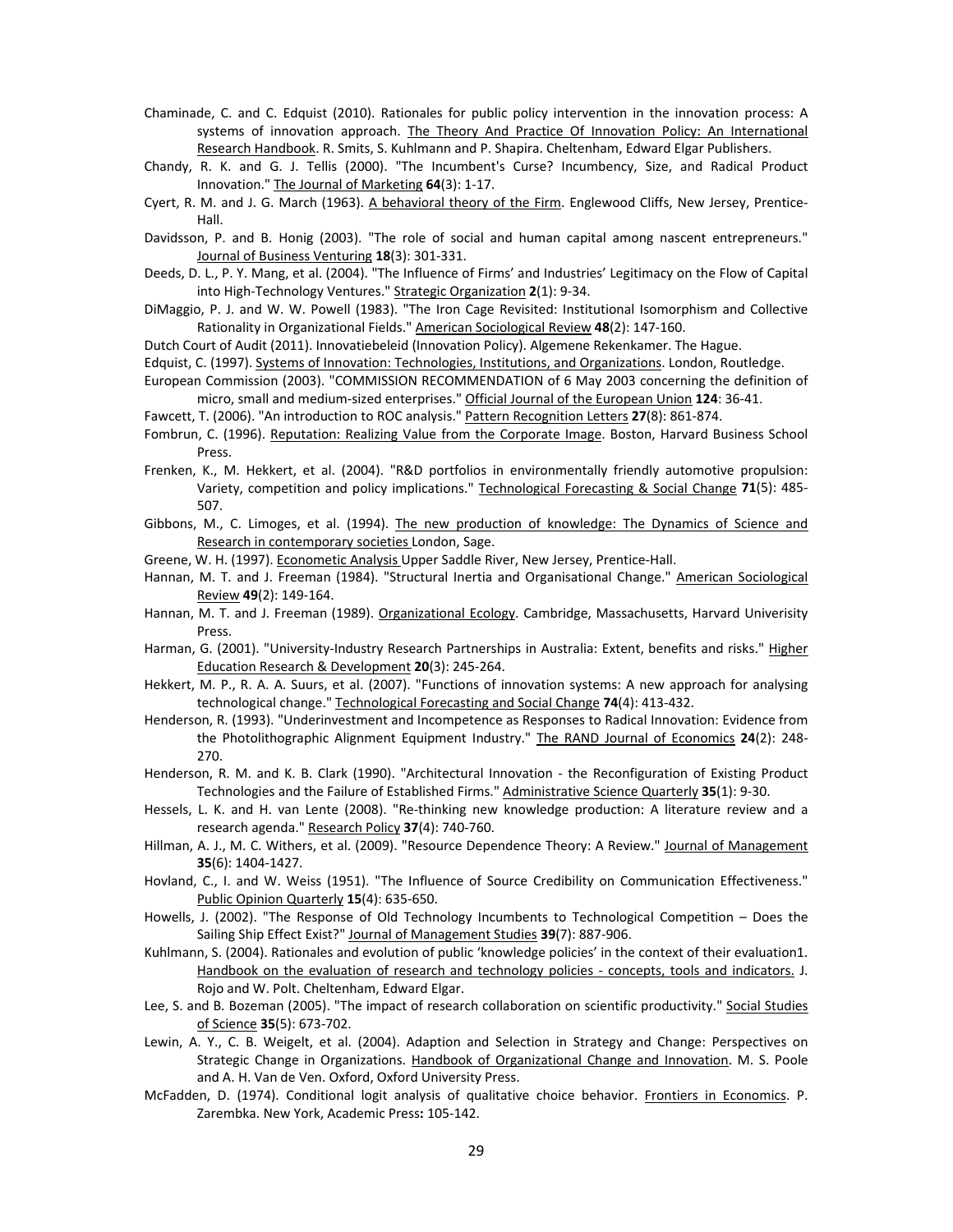- Minister of Economic Affairs (2009). "Regeling van de Minister van Economische Zaken van 30 oktober 2009, nr. WJZ/9166533, tot wijziging van de Subsidieregeling sterktes in innovatie." Staatscourant(Nr.  $16803$ : 1-8.
- Ministry of Economic Affairs (2009). "Mobiliteitsbeleid" (Mobility Policy) The Hague, Tweede Kamer (Dutch Parlement).
- Nelson, R. R. and S. G. Winter (1982). An Evolutionary Theory of Economic Change. Cambridge, Massachusetts, The Belknap of Harvard University Press.
- Nieminen, M. and E. Kaukonen (2001). Universities and R&D networking an a knowledge-based economy. Sitra Reports. S. Kaitila. Helsinki, Sitra
- Nooteboom, B. and E. Stam, Eds. (2008). Micro-foundations of Innovation Policy. Amsterdam, WRR, Amsterdam University Press.
- North, D. C., J. J. Wallis, et al. (2009). Violence and Social Orders: A Conceptual Framework for Interpreting Recorded Human History. Cambridge, Cambridge University Press.

Penrose, E. T. (1959). The Theory of the Growth of the Firm. White Plains, NY, M. E. Sharpe.

- Pfeffer, J. and G. Salancik (2003). The External Control of Organizations: A Resource Dependence Perspective, Stanford Business Books.
- Pornpitakpan, C. (2004). "The Persuasiveness of Source Credibility: A Critical Review of Five Decades' Evidence." Journal of Applied Social Psychology 34(2): 243-281.
- R Development Core Team (2010). R: A language and environment for statistical computing. Vienna R Foundation for Statistical Computing.
- Rao, R. S., R. K. Chandy, et al. (2008). "The Fruits of Legitimacy:Why Some New Ventures Gain More from Innovation Than Others." Journal of Marketing 72(4): 58-75.
- Rieh, S. Y. and D. R. Danielson (2007). Credibility: A multidisciplinary framework. Annual Review of Information Science and Technology. B. Cronin. Medford, NJ., Information Today. 41: 307-364.
- Rip, A. (2006). "Folk Theories of Nanotechnologists." Science as Culture 15(4): 349-365.
- Santoro, M. D. and A. K. Chakrabarti (2002). "Firm size and technology centrality in industry–university interactions." Research Policy 31(7): 1163-1180.
- Scott, W. R. (1995). Institutions and organizations Thousand Oaks:, SAGE.
- Siegel, D. S., D. A. Waldman, et al. (2003). "Commercial knowledge transfers from universities to firms: improving the effectiveness of university-industry collaboration." The Journal of High Technology Management Research **14**(1): 111-133.
- Sternthal, B., D. Ruby, et al. (1978). "The Persuasive Effect of Source Credibility: Tests of Cognitive Response." Journal of Consumer Research 4(4): 252-260.
- Transparancy International (2011). Corruption Perception Index 2011. Berlin, Transparancy International.
- Van Lente, H. (1993). Promising technology. The dynamics of expectations in technological developments. Enschede, University of Twente. **PhD**.
- Van Lente, H. and S. Bakker (2010). "Competing expectations: the case of hydrogen storage technologies." Technology Analysis & Strategic Management 22(6): 693-709.
- van Lente, H. and A. Rip (1998). "The rise of membrane technology: From rhetorics to social reality." Social Studies of Science **28**(2): 221-254.
- Van Merkerk, R. O. and D. K. R. Robinson (2006). "Characterizing the emergence of a technological field: Expectations, agendas and networks in Lab-on-a-chip technologies." Technology Analysis & Strategic Management 18(3-4): 411-428.
- Van Rijnsoever, F. J., L. K. Hessels, et al. (2008). "A resource-based view on the interactions of university researchers." Research Policy 37(8): 1255-1266.
- Van Rijnsoever, F. J., M. T. H. Meeus, et al. (Forthcoming). "The effects of economic status and recent experience on innovative behavior under environmental variability: an experimental approach." Research Policy**, Accepted for publication**.
- Wasserman, S. and K. Faust (1994). Social Network Analysis: Methods and Applications. Cambridge, Cambridge University Press.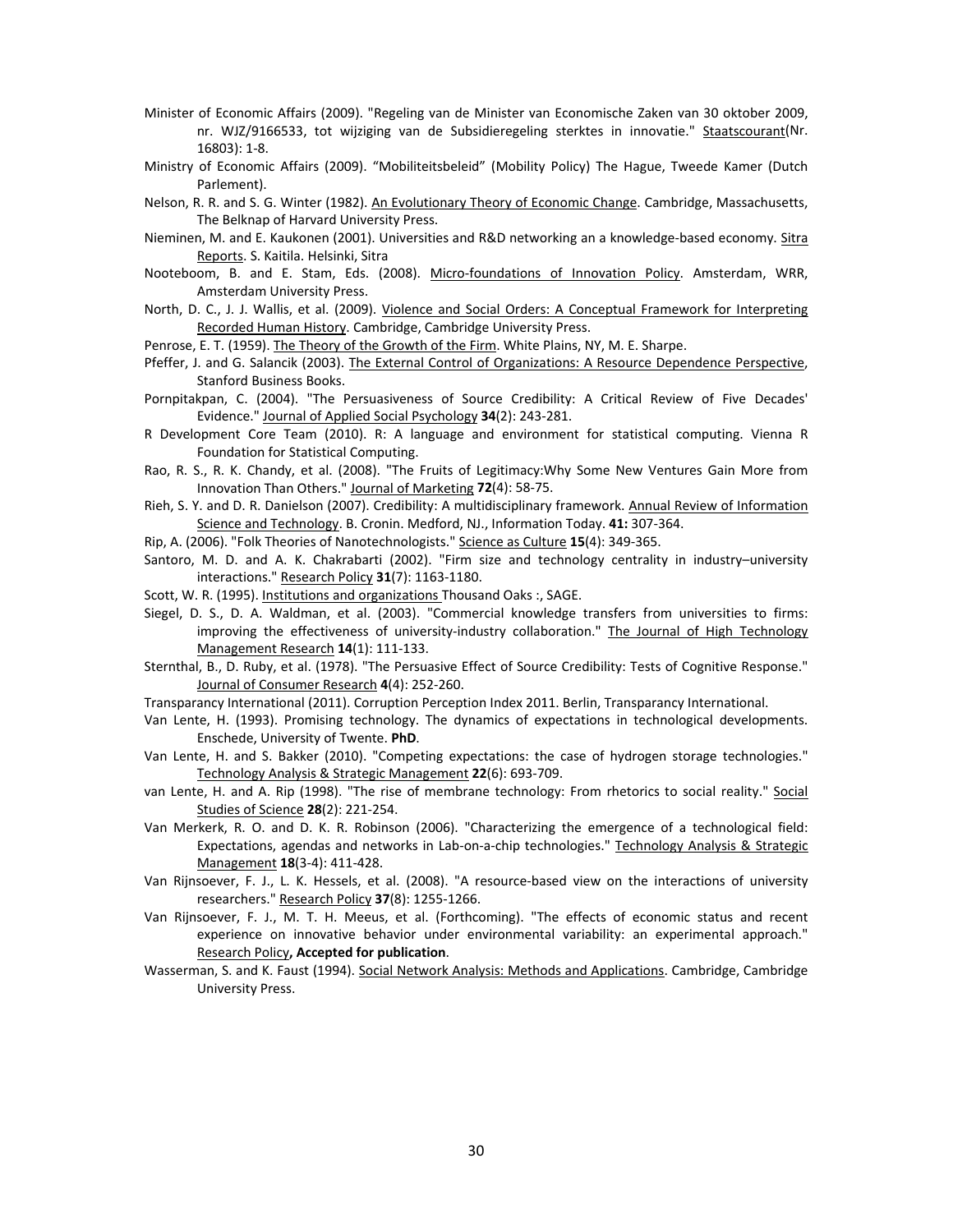**Appendix A: Literal translation of the criteria to grant subsidies and explanation see: Staatscourant (Nr. 16803): 1ど8**

## **Added definitions:**

HTAS-EVT-project: An innovation projects consisting of experimental development or a combination of experimental development and industrial research that contributes to and fits within the strategic main goals of HTAS-program as mentioned in appendix 6.1<sup>6</sup> and the theme, the specific goals and focus areas as mentioned in appendix 6.3.

HTAS-EVT-collaboration: a non-legal personality owning collaboration consisting of two or more, not in a single group participating members, of which at least one is a SME-entrepreneur and another party is either an entrepreneur or a research organization, executing a HTAS-EVT-project.

#### **Article 6.25**

#### 1) Criteria to grant subsidies

- a) Technological novelty or a substantial novel application of an existing technology
- b) Quality of the collaboration at least evident from the complementarity of the participants, the extent to which SMEs are involved and the novelty of the collaboration.
- c) Sustainable economic perspectives of the project results, extensiveness of the possibilities for application of the project results.
- d) The theme of the program and its specific goals and focus areas.

 $^6$  Appendices can be found online, these contain technology specific details, but are of no further concern for this study.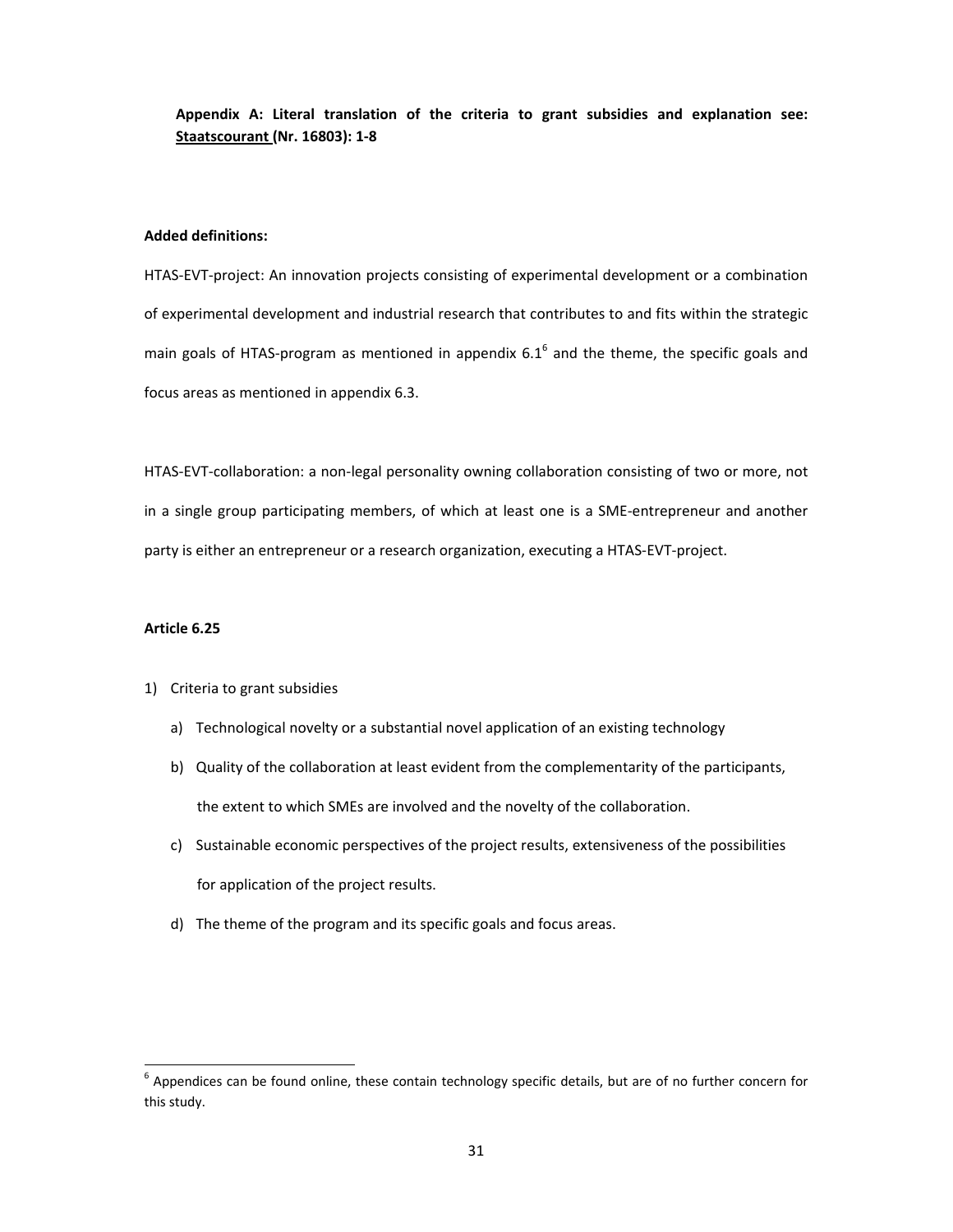2) When ranking the proposals all criteria are of equal weight.

## **Explanation of 6.25:**

The minister grants subsidies in according to the ranking of the subsidie proposals. HTAS EVTprojects are judged on four equally important criteria. Novelty of the technology or its applications are central to part a. This also emphasizes the innovative character of a HTAS-EVT-project. The quality of the collaboration is also an important factor for a successful project (part b). With complementarity of the participants one could think of the extent to which the contribution of the participants are complementary. For the criterion, as referred to in part c, aspects play role such as the size of the potential market, the chances (for growth) of the applicants (including SMEs in the consortium), possibilities for returns on investments and turnover, distinguishable market trends and the position of competitors in the market. One can also think of follow-up activities that are required to gain a sustainable perspective. If criterion c is more fulfilled this will have a positive impact on employment. The criterion in part d, relates to the in appendix 6.3 added theme and its specific goals and focus areas. This is further elaborated upon in appendix 6.3 under the headings Background and theme HTAS-Electric Vehicle Technology, Specific goals, and Focus Areas.